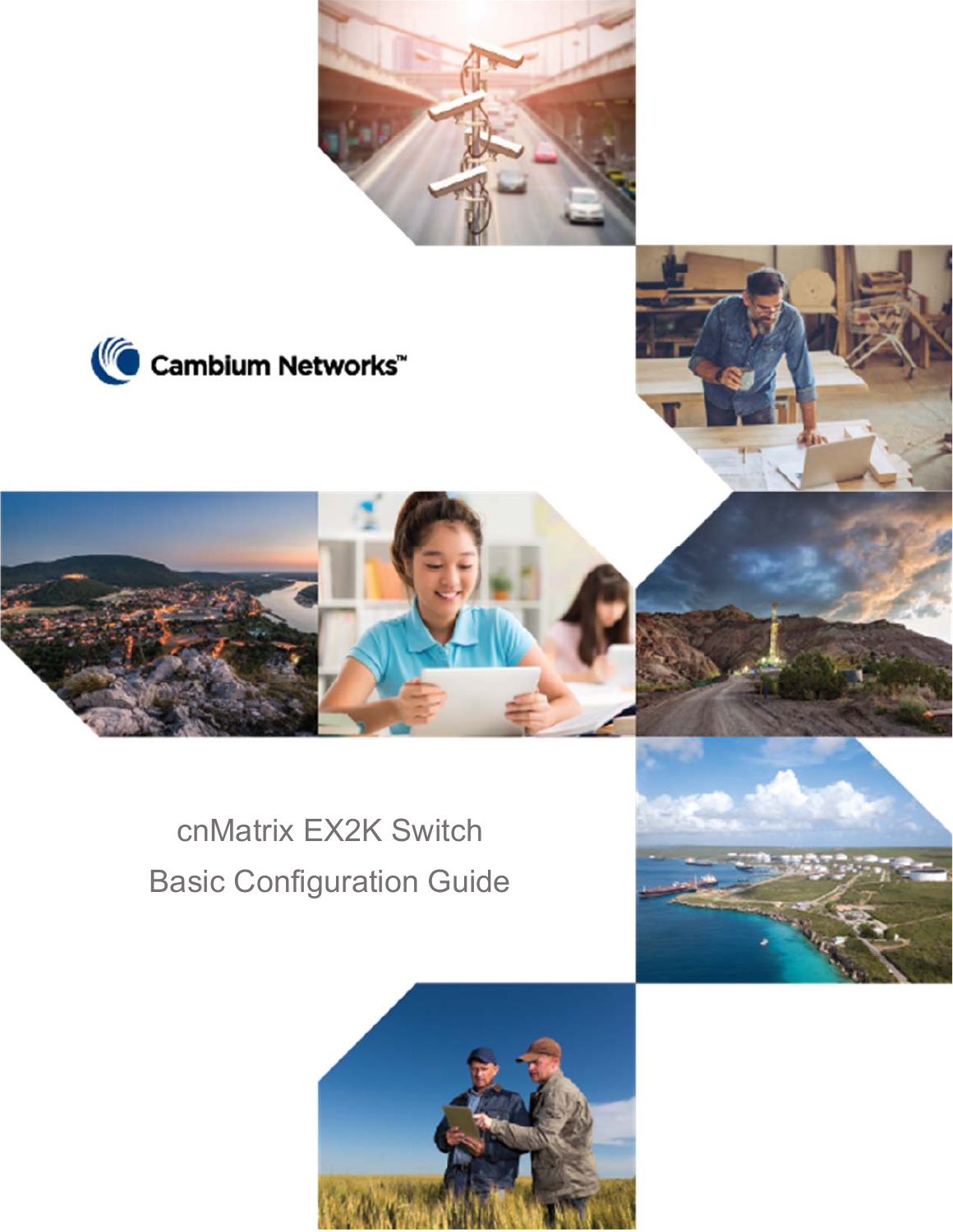

Thank you for choosing the cnMatrix switch, a Cambium Networks communications device. Before you begin installing the switch, **verify** you have all the package contents available, and a PC with SSH client, such as PuTTY or OpenSSH SSH Client.

### Package Contents

Rack mount ears (2x) with screws (8x) are included with the 16-port, 28-ports and 52-ports models. (Spare rack mount ears: **MX-EXTXFULLA-0**)



A rack mount kit for the 10-port models can be ordered as an optional accessory: **MX-EXTXHALFA-0**



#### cnMatrix Switch

EX2010 models:



EX2028 models:



EX2016M-P model:



EX2052 models:



Power Cord (separate accessory)

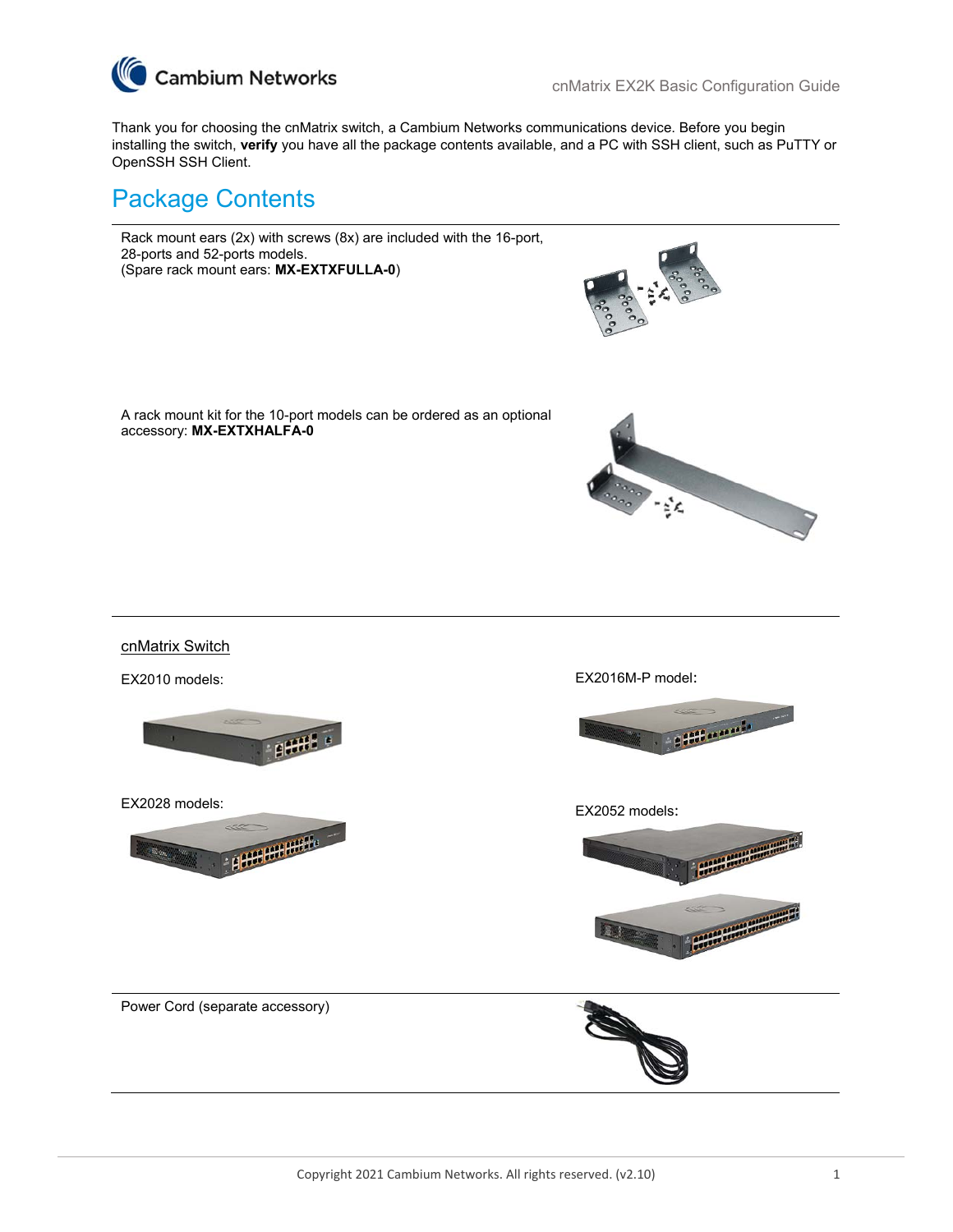

# Product Overview

The cnMatrix switch comes in eight SKUs to support various deployment scenarios:

| Model Name /<br>Part<br><b>Number</b>        | <b>Number</b><br>of Ports | <b>Power</b><br>over<br><b>Ethernet</b> | Throughput | <b>Switch</b>                       |
|----------------------------------------------|---------------------------|-----------------------------------------|------------|-------------------------------------|
| cnMatrix EX2010 /<br>MX-EX2010xxA-0          | 10                        | No                                      | 20 Gbps    | $\mathbf{H}$                        |
| cnMatrix EX2010-P /<br>MX-EX2010PxA-0        | 10                        | Yes                                     | 20 Gbps    | Ť.                                  |
| cnMatrix EX2028 /<br>MX-EX2028xxA-0          | 28                        | No                                      | 128 Gbps   |                                     |
| cnMatrix EX2028-P /<br>MX-EX2028PxA-0        | 28                        | Yes                                     | 128 Gbps   |                                     |
| cnMatrix EX2052 /<br><b>MXEX2052GxxA00</b>   | 52                        | No                                      | 176 Gbps   | <b>SEARCH</b><br><b>START START</b> |
| cnMatrix EX2052-P /<br><b>MXEX2052GxPA00</b> | 52                        | Yes                                     | 176 Gbps   | <b>CARPER CARDIO ALARMADA</b>       |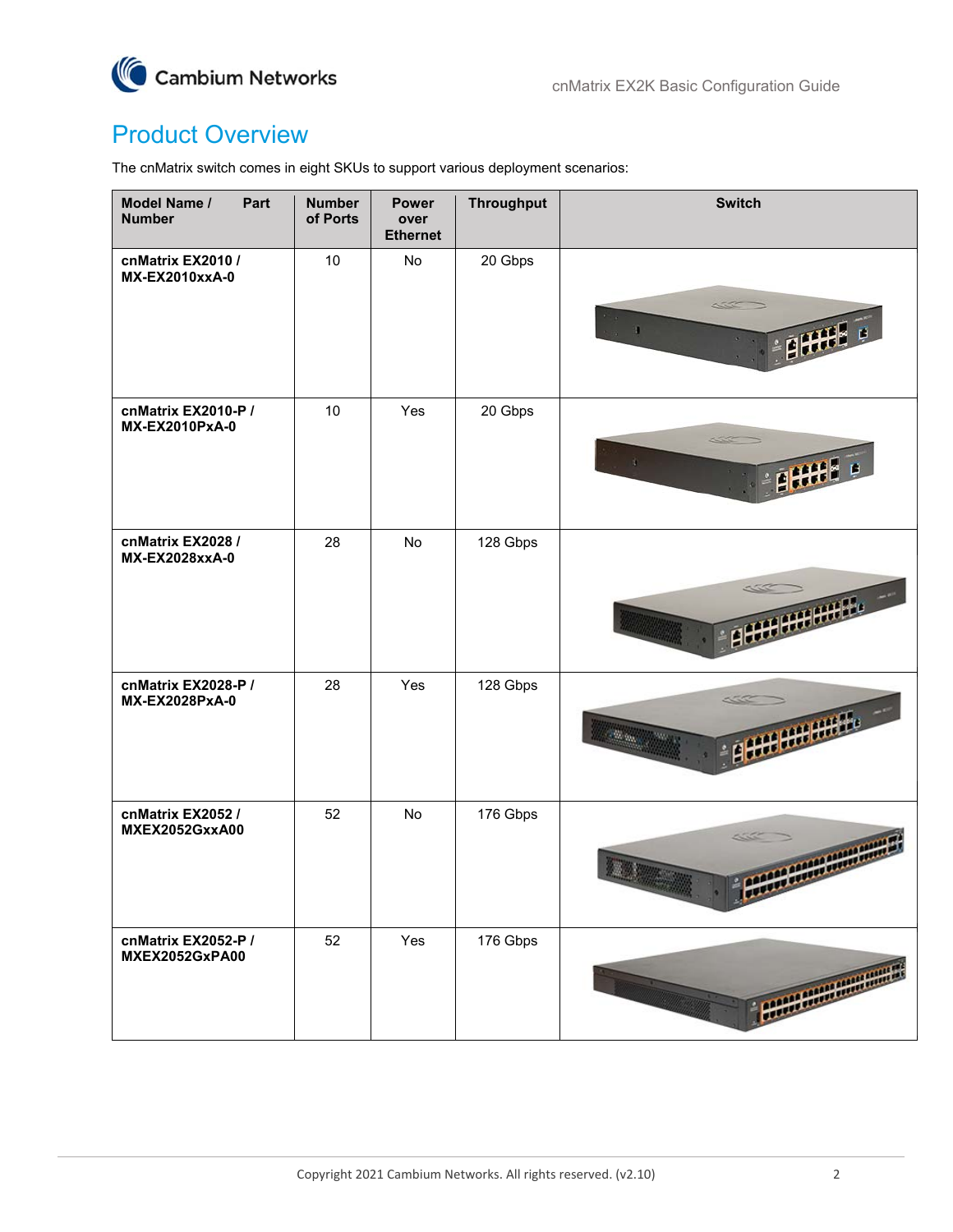

| cnMatrix EX2052R-P /<br>MXEX2052GxPA10 | 52 | Yes | 176 Gbps | THE REAL PROPERTY AND REAL PROPERTY. |
|----------------------------------------|----|-----|----------|--------------------------------------|
| cnMatrix EX2016M-P /<br>MXEX2016MxPA00 | 16 | Yes | 86 Gbps  | <b>CONTRACTOR</b>                    |

### Powering Up

Connect the power cord to the power inlet, and then plug the power cord into a wall socket.



For the EX2052R-P model, first install the removable power supply (CRPS) into the power supply slot in the rear of the switch. **The CPRS is sold as a separate accessory.** The CRPS are available in AC or DC input options Connect the power cord (separate accessory) to the CRPS power inlet, and then plug the power cord into a wall socket.



For the EX2052R-P model, please purchase an approved power supply (CRPS) through an authorized dealer. Example:

Model: ZRE-1AB0K2 Cambium p/n: MXCRPSAC1200A0



When the switch is booting up, the illuminated Cambium Networks logo will be blinking blue. When the switch is fully up and running, the illuminated Cambium Networks logo is solid blue.

# Default Configuration

IP address 192.168.0.1 is automatically configured on Out-Of-Band Management Port (MGMT).There is no default IP address In Band Network Ports.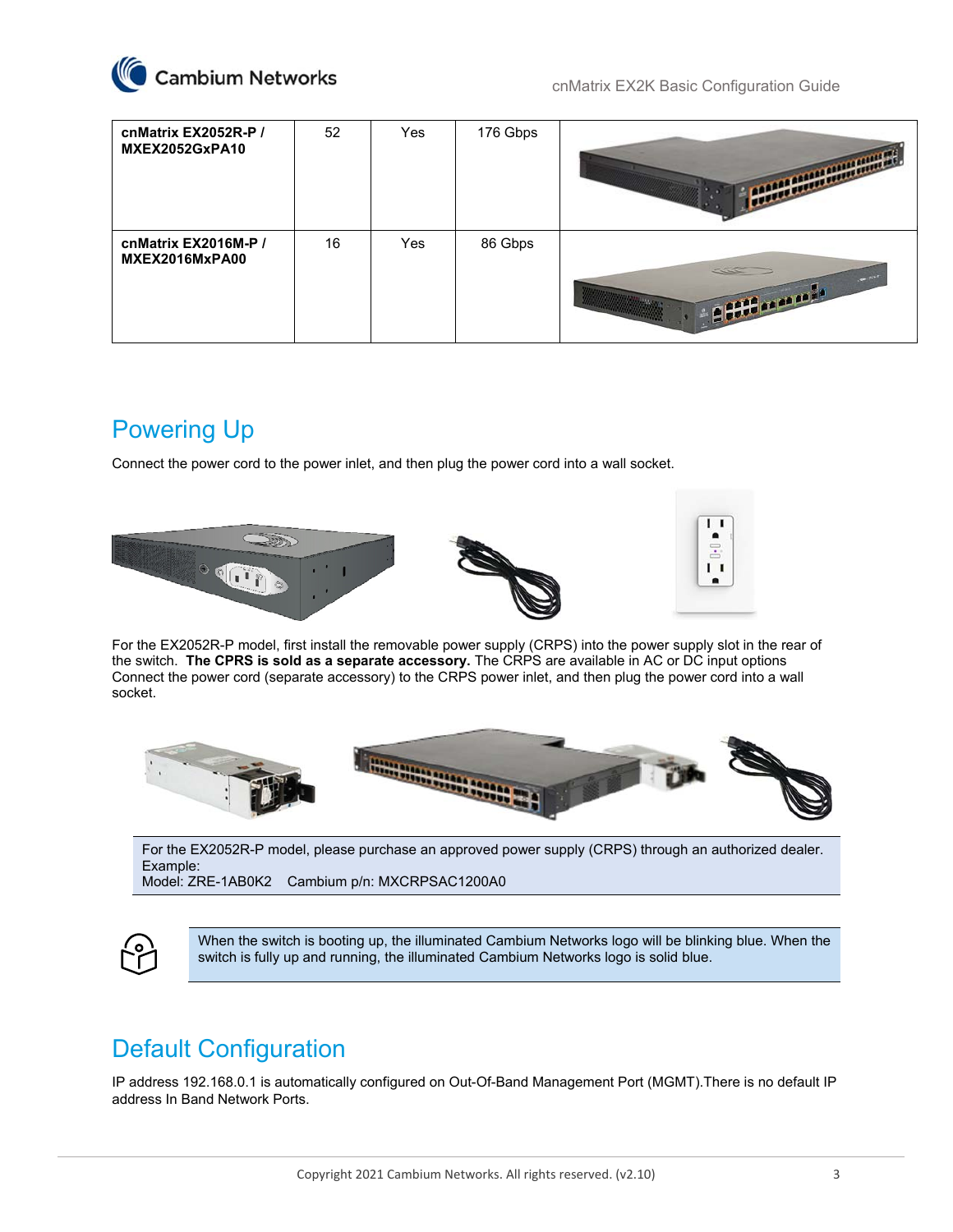



Note: DHCP is enabled by default on In Band Ports (VLAN1).

### Default login information:

Username: **admin** 

Password: **admin**

# Configure Management PC

| 1 | In Windows, double-click the Control Panel command. The Control<br>Panel window is displayed.                                        | Ethernet 2 Properties<br>$\times$<br>Networking                                                                                                                                                                                                                                                                                                                                                                                                                                                                                                                                                                                                     |
|---|--------------------------------------------------------------------------------------------------------------------------------------|-----------------------------------------------------------------------------------------------------------------------------------------------------------------------------------------------------------------------------------------------------------------------------------------------------------------------------------------------------------------------------------------------------------------------------------------------------------------------------------------------------------------------------------------------------------------------------------------------------------------------------------------------------|
| 2 | In the Control Panel window, select the View network status and<br>tasks option. The Network and Sharing Center window is displayed. | Connect using:<br>Realtek PCIe GBE Family Controller                                                                                                                                                                                                                                                                                                                                                                                                                                                                                                                                                                                                |
| 3 | Click the Change adapter settings option. The Network Connections<br>window is displayed.                                            | Configure<br>This connection uses the following items:<br>Client for Microsoft Networks                                                                                                                                                                                                                                                                                                                                                                                                                                                                                                                                                             |
| 4 | Double-click the interface. The interface Properties window is<br>displayed.                                                         | File and Printer Sharing for Microsoft Networks<br>QoS Packet Scheduler<br><b>V n</b> Internet Protocol Version 4 (TCP/IPv4)<br>. Microsoft Network Adapter Multiplexor Protocol<br>□<br>☑<br>Microsoft LLDP Protocol Driver<br>☑<br>Internet Protocol Version 6 (TCP/IPv6)                                                                                                                                                                                                                                                                                                                                                                         |
| 5 | Select the Internet Protocol Version 4 (TCP/IPv4) option. Click OK.                                                                  | $\hat{~}$<br>Uninstall<br>Install.<br>Properties<br>Description<br>Transmission Control Protocol/Internet Protocol. The default<br>wide area network protocol that provides communication<br>across diverse interconnected networks.<br>OK<br>Cancel                                                                                                                                                                                                                                                                                                                                                                                                |
| 6 | Set The IP address of the interface to 192.168.0.10 and the Subnet<br>mask to 255.255.255.0                                          | $\times$<br>Internet Protocol Version 4 (TCP/IPv4) Properties<br>General<br>You can get IP settings assigned automatically if your network supports<br>this capability. Otherwise, you need to ask your network administrator<br>for the appropriate IP settings.<br>◯ Obtain an IP address automatically<br><b>O Use the following IP address:</b><br>IP address:<br>192.168.0.10<br>Subnet mask:<br>255.255.255.0<br>Default gateway:<br>Obtain DNS server address automatically<br><b>O Use the following DNS server addresses:</b><br>Preferred DNS server:<br>Alternate DNS server:<br>Validate settings upon exit<br>Advanced<br>OK<br>Cancel |

### Logging in to the switch

| Use PuTTY SSH client. |  |
|-----------------------|--|
|                       |  |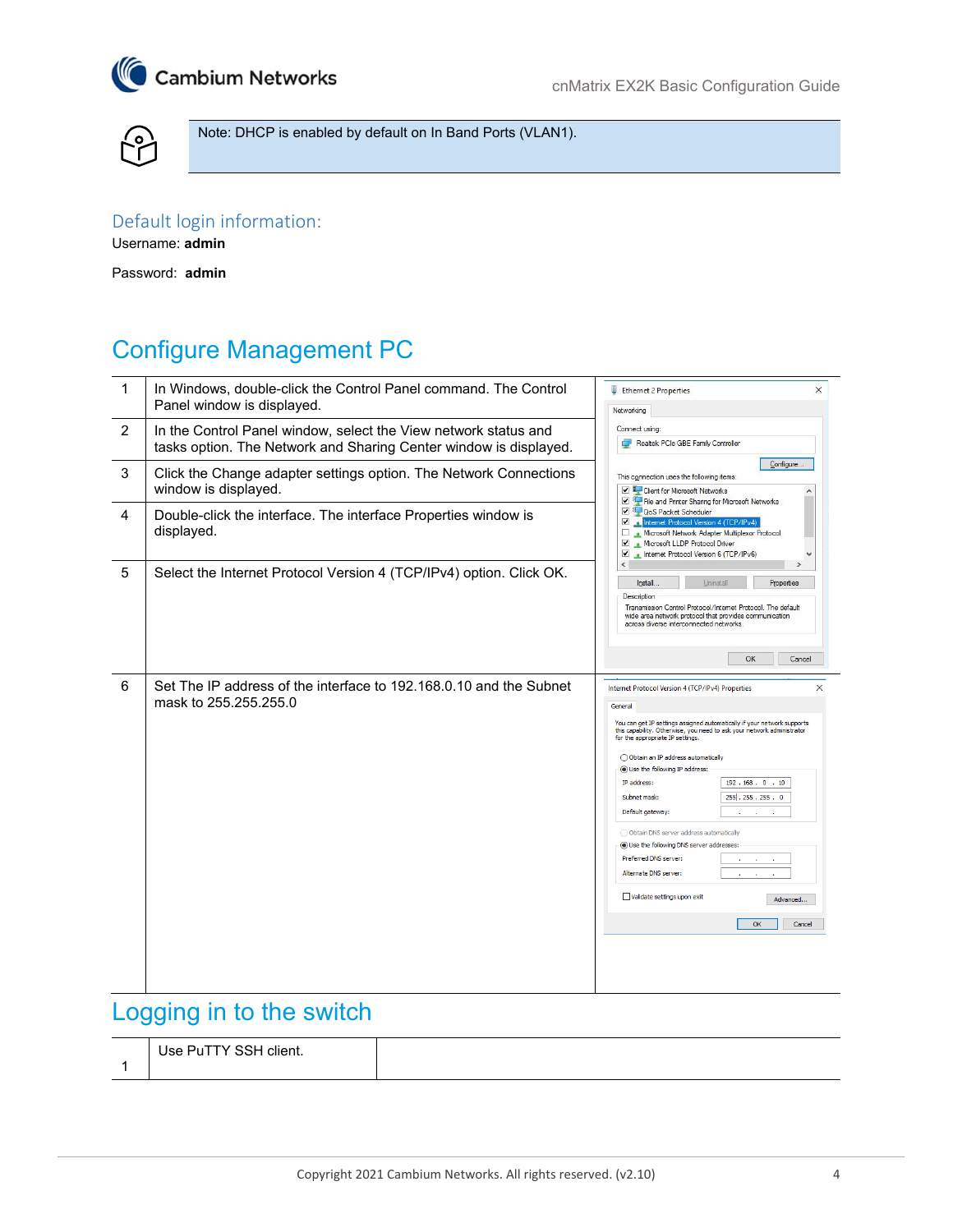

| $\overline{2}$ | On the PuTTY Configuration<br>window, in the Host Name field,<br>enter the 192.168.0.1 IP address<br>and in the Port field, enter the 22<br>value. | PuTTY Configuration<br>$\times$<br>Category:<br>Basic options for your PuTTY session<br>□ Session<br>Logging<br>Specify the destination you want to connect to<br><b>E</b> Terminal<br>Host Name (or IP address)<br>Port<br>Keyboard<br>22<br>192.168.0.1<br><b>Bell</b><br>Features<br>Connection type:<br>○ Telnet ○ Rlogin ● SSH<br>○ Raw<br>$\bigcirc$ Serial<br>□ Window<br>- Appearance<br>Load, save or delete a stored session                                                                                                                                                                                                                                                                                                                                                                                               |
|----------------|----------------------------------------------------------------------------------------------------------------------------------------------------|--------------------------------------------------------------------------------------------------------------------------------------------------------------------------------------------------------------------------------------------------------------------------------------------------------------------------------------------------------------------------------------------------------------------------------------------------------------------------------------------------------------------------------------------------------------------------------------------------------------------------------------------------------------------------------------------------------------------------------------------------------------------------------------------------------------------------------------|
| 3              | Click Open. The login prompt is<br>displayed.                                                                                                      | - Behaviour<br>PuTTY Configuration<br>×<br>Category:<br>⊟-Session<br>Basic options for your PuTTY session<br>- Logging<br>Specify the destination you want to connect to<br><b>⊟</b> Terminal<br>Host Name (or IP address)<br>Port<br>- Keyboard<br>192.168.0.1<br>22<br>$\mathbb{R}$ Bell<br>- Features<br>Connection type:<br>○ Raw ○ Telnet ○ Rlogin ● SSH<br>$\bigcirc$ Serial<br><b>E</b> Window<br>- Appearance<br>Load, save or delete a stored session<br>Behaviour<br><b>Saved Sessions</b><br>Translation<br>- Selection<br>- Colours<br>Default Settings<br>Load<br><b>⊟</b> Connection<br>10.2.109.5 unit 1<br>unit stef<br>≔ Data<br>Save<br>--- Proxy<br>- Telnet<br>Delete<br>Rlogin<br>国·SSH<br>- Serial<br>Close window on exit:<br>◯ Always<br>$\bigcirc$ Never<br>◉ Only on clean exit<br>About<br>Cancel<br>Open |
| 4              | In the cnMatrix login prompt enter<br>the default username: admin                                                                                  |                                                                                                                                                                                                                                                                                                                                                                                                                                                                                                                                                                                                                                                                                                                                                                                                                                      |
| 5              | In the Password prompt enter the<br>default login password: admin                                                                                  | Cambium Networks cnMatrix EX2010-P Ethernet Switch<br>nMatrix login: admin<br>assword:                                                                                                                                                                                                                                                                                                                                                                                                                                                                                                                                                                                                                                                                                                                                               |

*Management Port Used for Managing the switch.It provides out of band network connectivity for management of the switch.*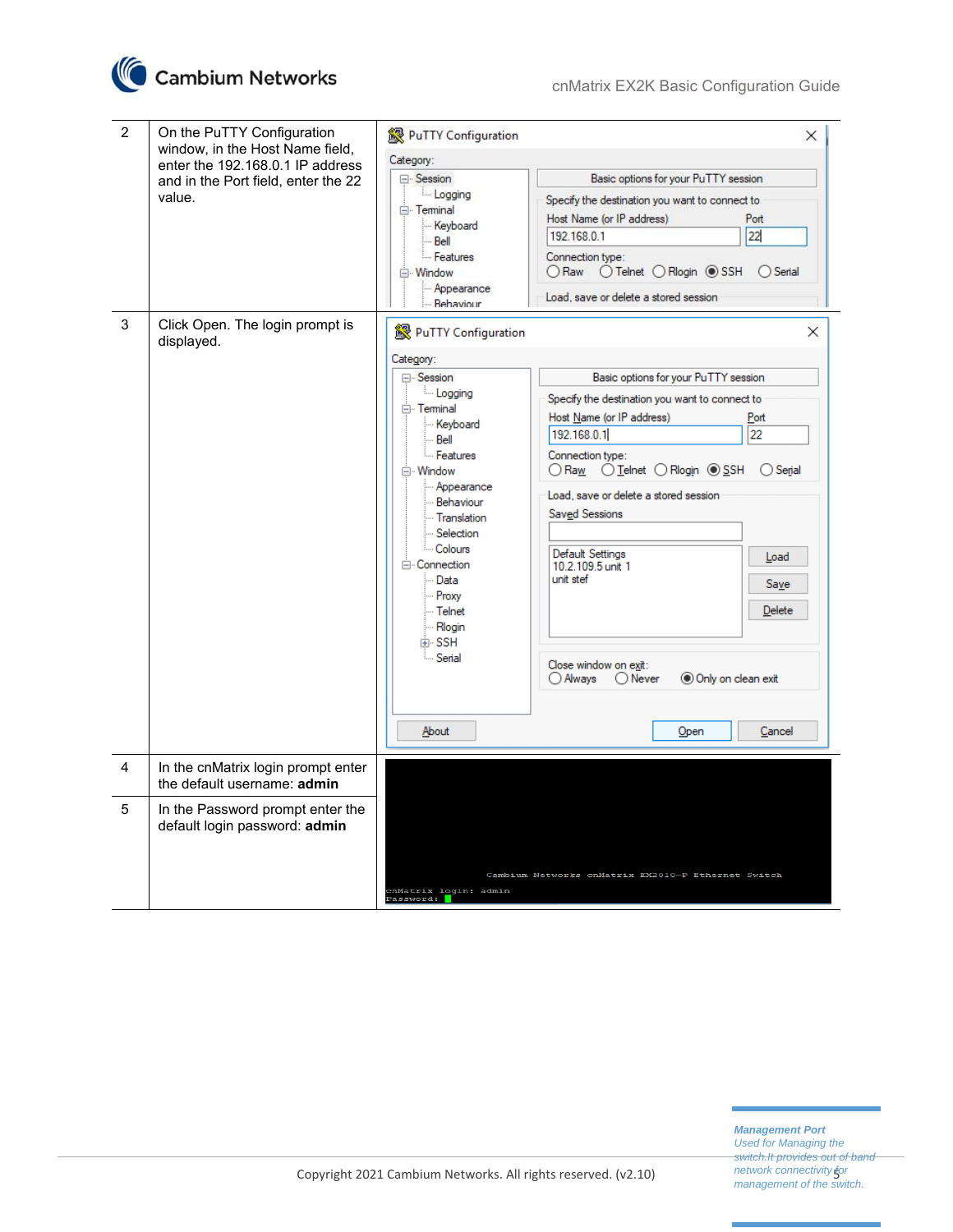

# Hardware Overview



### **Specifications**

| <b>cnMatrix Models</b>       | <b>EX2028-P</b>                                           | <b>EX2028</b>                                                     | <b>EX2010-P</b>                                                                    | <b>EX2010</b>                                                                      |
|------------------------------|-----------------------------------------------------------|-------------------------------------------------------------------|------------------------------------------------------------------------------------|------------------------------------------------------------------------------------|
| MTBF (hours)                 | 285.350.90                                                | 432.283.26                                                        | 338.917.20                                                                         | 806.354.10                                                                         |
| Power budget                 | 400W                                                      | n/a                                                               | 100W                                                                               | n/a                                                                                |
| Power supply                 | AC/Internal                                               | AC/Internal                                                       | AC/Internal                                                                        | AC/Internal                                                                        |
| Weight                       | 3.96 kg (8.75 lb)                                         | 2.77 kg (6.1 lb)                                                  | 1.99 kg (4.375 lb)                                                                 | 1.6 kg (3.5375 lb)                                                                 |
| <b>Dimensions</b>            | 44 x 4.4 x 25 cm<br>(17.3 x 1.75 x 9.85 in)               | 44 x 4.4 x 20.9 cm<br>$(17.3 \times 1.75 \times 8.22 \text{ in})$ | 21 x 4.4 x 25 cm<br>$(8.26 \times 1.75 \times 9.85 \text{ in})$                    | 21 x 4.4 x 25 cm<br>$(8.26 \times 1.75 \times 9.85)$ in                            |
| LEDs per port                | Link/Activity, PoE                                        | Link/Activity, PoE                                                | Link/Activity, PoE                                                                 | Link/Activity, PoE                                                                 |
| Rack mountable               | Yes 1U                                                    | Yes 1U                                                            | Yes 1U                                                                             | Yes 1U                                                                             |
| <b>Operating Temperature</b> | $-0^{\circ}$ C to + 50 $^{\circ}$ C<br>(+32°F to + 122°F) | -0°C to + 50°C<br>(+32°F to + 122°F)                              | $-0^{\circ}$ C to + 50 $^{\circ}$ C<br>$(+32^{\circ}F \text{ to } + 122^{\circ}F)$ | $-0^{\circ}$ C to + 50 $^{\circ}$ C<br>$(+32^{\circ}F \text{ to } + 122^{\circ}F)$ |
| Operating humidity           | +55° at 95% RH                                            | +55° at 95% RH                                                    | +55° at 95% RH                                                                     | +55° at 95% RH                                                                     |
| Storage temperature          | $-40^{\circ}$ C to $+70^{\circ}$ C<br>(-40°F to +158°F)   | -40 $^{\circ}$ C to +70 $^{\circ}$ C<br>(-40°F to +158°F)         | -40 $^{\circ}$ C to +70 $^{\circ}$ C<br>(-40°F to +158°F)                          | -40 $^{\circ}$ C to +70 $^{\circ}$ C<br>(-40°F to +158°F)                          |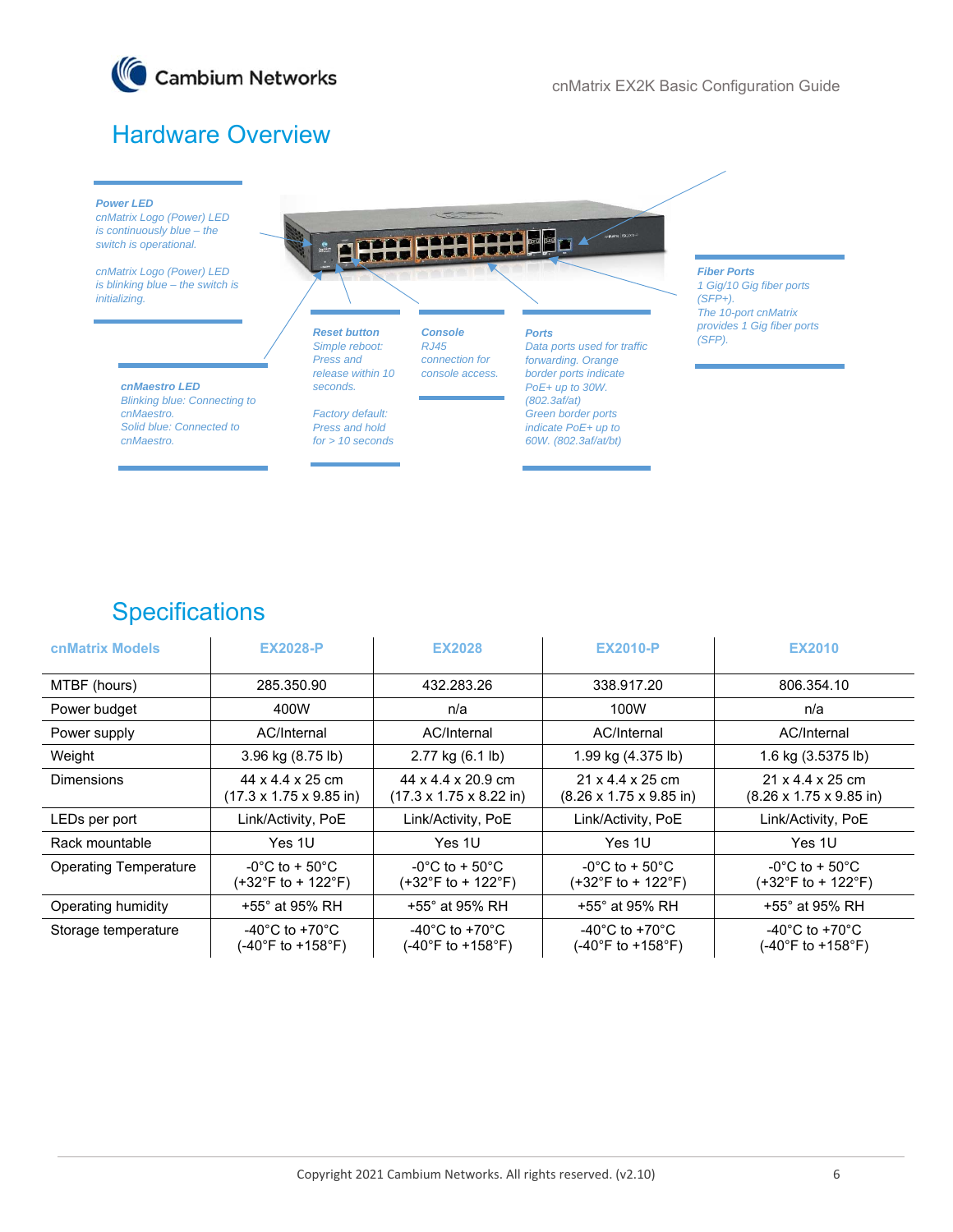

# Specifications (cont'd)

| <b>cnMatrix Models</b>       | <b>EX2052</b>                                                                | <b>EX2052-P</b>                                                  | <b>EX2052R-P</b>                                                 | <b>EX2016M-P</b>                                                |
|------------------------------|------------------------------------------------------------------------------|------------------------------------------------------------------|------------------------------------------------------------------|-----------------------------------------------------------------|
| MTBF (hours)                 | 393,648                                                                      | 238,063                                                          | 202,977                                                          | 385,242                                                         |
| Power Budget                 | n/a                                                                          | 400W                                                             | <b>CRPS</b> dependent                                            | 240W                                                            |
| Power Supply                 | AC/Internal                                                                  | AC/Internal                                                      | CRPS (not internal)                                              | AC/Internal                                                     |
| Weight                       | 3.6 kg (7.93lb)                                                              | 5.4kg (11.90lb)                                                  | 4.3 kg (9.48 lb)<br>Or 5.2 kg (11.46lb)                          | 3.6 kg (7.93 lb)                                                |
| <b>Dimensions</b>            | 44 x 4.4 x 20.9 cm<br>$(17.3 \times 1.75 \times 8.22 \text{ in})$            | 44 x 4.4 x 35 cm<br>$(17.3 \times 1.75 \times 13.78 \text{ in})$ | 44 x 4.4 x 35 cm<br>$(17.3 \times 1.75 \times 13.78 \text{ in})$ | 44 x 4.4 x 25 cm<br>$(17.3 \times 1.75 \times 9.85 \text{ in})$ |
| LEDs per port                | Link/Activity                                                                | Link/Activity, PoE                                               | Link/Activity, PoE                                               | Link/Activity, PoE                                              |
| Rack mountable               | Yes 1U                                                                       | Yes 1U                                                           | Yes 1U                                                           | Yes 1U                                                          |
| <b>Operating Temperature</b> | $-0^{\circ}$ C to +50 $^{\circ}$ C (+32 $^{\circ}$ F<br>to $+122^{\circ}F$ ) | -0°C to +50°C (+32°F to<br>$+122^{\circ}F$                       | -0°C to +50°C (+32°F to<br>$+122^{\circ}F$                       | $-0^{\circ}$ C to $+50^{\circ}$ C<br>(+32°F to +122°F)          |
| Operating humidity           | +55° at 95% RH                                                               | +55° at 95% RH                                                   | +55° at 95% RH                                                   | +55° at 95% RH                                                  |
| Storage temperature          | -40 $^{\circ}$ C to +70 $^{\circ}$ C<br>(-40°F to +158°F)                    | -40 $^{\circ}$ C to +70 $^{\circ}$ C<br>(-40°F to +158°F)        | -40°C to +70°C<br>(-40°F to +158°F)                              | -40 $^{\circ}$ C to +70 $^{\circ}$ C<br>(-40°F to +158°F)       |

# Safety Notice

### Legal and Reference Information

This chapter provides legal notices including software license agreements.

#### **Attention**

Intentional or unintentional changes or modifications to the equipment must not be made unless under the express consent of the party responsible for compliance. Any such modifications could void the user's authority to operate the equipment and will void the manufacturer's warranty.

The following topics are described in this chapter:

Cambium Networks End User License Agreement on Page Open Source Components incorporated in the Hardware and associated notices on Page \_\_\_\_ Hardware Warranty on Page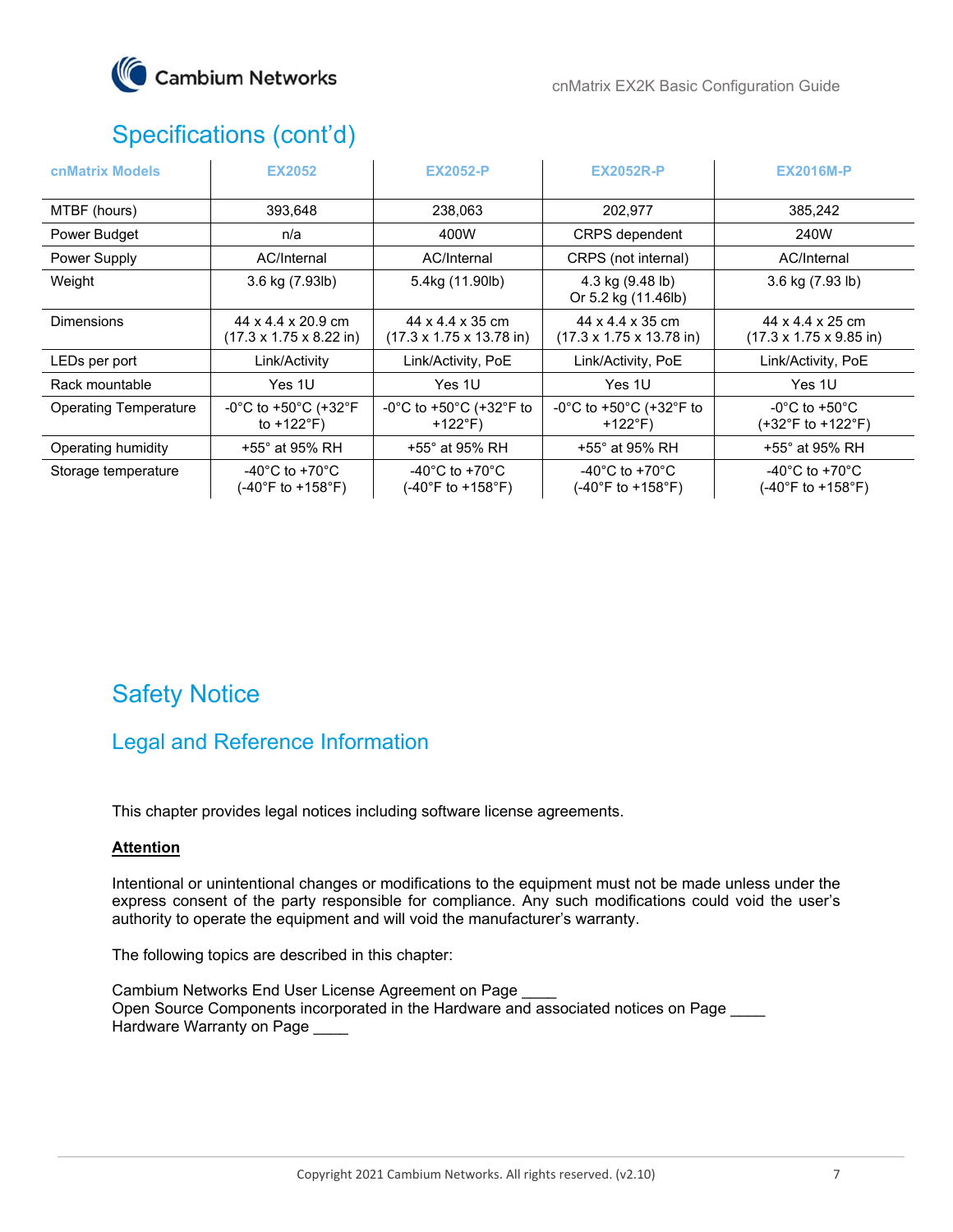

### Cambium Networks End User License Agreement

#### **ACCEPTANCE OF THIS AGREEMENT**

In connection with Cambium Networks' delivery of certain proprietary software or products containing embedded or pre-loaded proprietary software, or both, Cambium Networks is willing to license this certain proprietary software and the accompanying documentation to you only on the condition that you accept all the terms in this End User License Agreement ("Agreement"). IF YOU DO NOT AGREE TO THE TERMS OF THIS AGREEMENT, DO NOT USE THE PRODUCT OR

INSTALL THE SOFTWARE. INSTEAD, YOU MAY, FOR A FULL REFUND, RETURN THIS PRODUCT TO THE LOCATION WHERE YOU ACQUIRED IT OR PROVIDE WRITTEN VERIFICATION OF DELETION OF ALL COPIES OF THE SOFTWARE. ANY USE OF THE SOFTWARE, INCLUDING BUT NOT LIMITED TO USE ON THE PRODUCT, WILL CONSTITUTE YOUR ACCEPTANCE TO THE TERMS OF THIS AGREEMENT.

#### **DEFINITIONS**

In this Agreement, the word "Software" refers to the set of instructions for computers, in executable form and in any media, (which may include diskette, CD-ROM, downloadable internet, hardware, or firmware) licensed to you. The word "Documentation" refers to electronic or printed manuals and accompanying instructional aids licensed to you. The word "Product" refers to Cambium Networks' fixed wireless broadband devices for which the Software and Documentation is licensed for use.

#### **GRANT OF LICENSE**

Cambium Networks Limited ("Cambium") grants you ("Licensee" or "you") a personal, nonexclusive, nontransferable license to use the Software and Documentation subject to the Conditions of Use set forth in "Conditions of use" and the terms and conditions of this Agreement. Any terms or conditions relating to the Software and Documentation appearing on the face or reverse side of any purchase order, purchase order acknowledgment or other order document that are different from, or in addition to, the terms of this Agreement will not be binding on the parties, even if payment is accepted.

#### **CONDITIONS OF USE**

Any use of the Software and Documentation outside of the conditions set forth in this Agreement is strictly prohibited and will be deemed a breach of this Agreement.

- 1. Only you, your employees or agents may use the Software and Documentation. You will take all necessary steps to insure that your employees and agents abide by the terms of this Agreement.
- 2. You will use the Software and Documentation (i) only for your internal business purposes; (ii) only as described in the Software and Documentation; and (iii) in strict accordance with this Agreement.
- 3. You may use the Software and Documentation, provided that the use is in conformance with the terms set forth in this Agreement.
- 4. Portions of the Software and Documentation are protected by United States copyright laws, international treaty provisions, and other applicable laws. Therefore, you must treat the Software like any other copyrighted material (for example, a book or musical recording) except that you may either: (i) make 1 copy of the transportable part of the Software (which typically is supplied on diskette, CD-ROM, or downloadable internet), solely for back-up purposes; or (ii) copy the transportable part of the Software to a PC hard disk, provided you keep the original solely for backup purposes. If the Documentation is in printed form, it may not be copied. If the Documentation is in electronic form, you may print out 1 copy, which then may not be copied. With regard to the copy made for backup or archival purposes, you agree to reproduce any Cambium Networks copyright notice, and other proprietary legends appearing thereon. Such copyright notice(s) may appear in any of several forms, including machine-readable form, and you agree to reproduce such notice in each form in which it appears, to the extent it is physically possible to do so. Unauthorized duplication of the Software or Documentation constitutes copyright infringement, and in the United States is punishable in federal court by fine and imprisonment.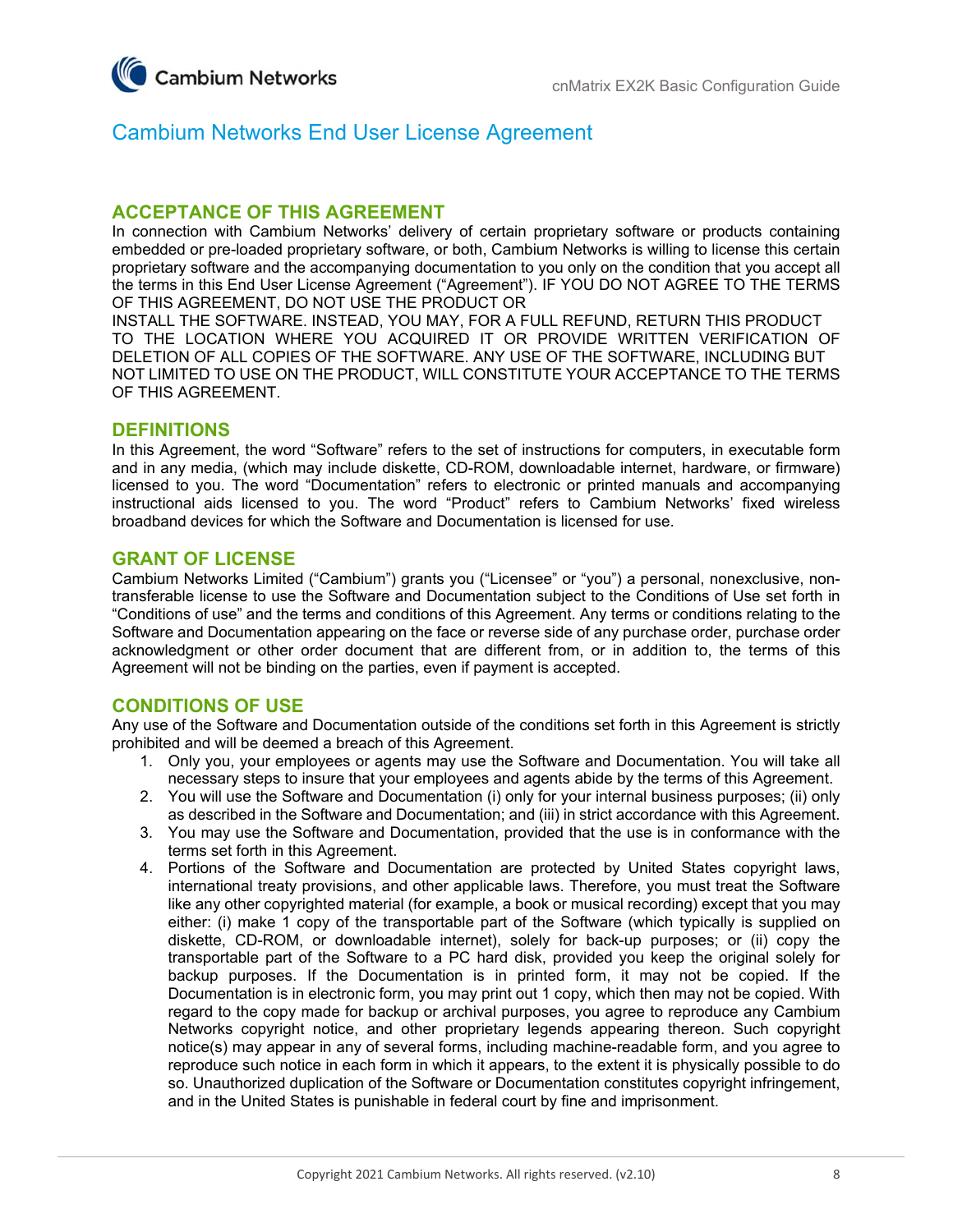

5. You will not transfer, directly or indirectly, any product, technical data or software to any country for which the United States Government requires an export license or other governmental approval without first obtaining such license or approval.

#### **TITLE AND RESTRICTIONS**

If you transfer possession of any copy of the Software and Documentation to another party outside of the terms of this agreement, your license is automatically terminated. Title and copyrights to the Software and Documentation and any copies made by you remain with Cambium Networks and its licensors. You will not, and will not permit others to: (i) modify, translate, decompile, bootleg, reverse engineer, disassemble, or extract the inner workings of the Software or Documentation, (ii) copy the look-and-feel or functionality of the Software or Documentation; (iii) remove any proprietary notices, marks, labels, or logos from the Software or Documentation; (iv) rent or transfer all or some of the Software or Documentation to any other party without Cambium's prior written consent; or (v) utilize any computer software or hardware which is designed to defeat any copy protection device, should the Software and Documentation be equipped with such a protection device. If the Software and Documentation is provided on multiple types of media (such as diskette, CD-ROM, downloadable internet), then you will only use the medium which best meets your specific needs, and will not loan, rent, lease, or transfer the other media contained in the package without Cambium's written consent. Unauthorized copying of the Software or Documentation, or failure to comply with any of the provisions of this

Agreement will result in automatic termination of this license.

#### **CONFIDENTIALITY**

You acknowledge that all Software and Documentation contain valuable proprietary information and trade secrets and that unauthorized or improper use of the Software and Documentation will

result in irreparable harm to Cambium Networks for which monetary damages would be inadequate and for which Cambium Networks will be entitled to immediate injunctive relief. If applicable, you will limit access to the Software and Documentation to those of your employees and agents who need to use the Software and Documentation for your internal business purposes, and you will take appropriate action with those employees and agents to preserve the

confidentiality of the Software and Documentation, using the same degree of care to avoid unauthorized or improper disclosure as you use for the protection of your own proprietary software, but in no event less than reasonable care. You have no obligation to preserve the confidentiality of any proprietary information that: (i) was in the public domain at the time of disclosure; (ii) entered the public domain through no fault of yours; (iii) was given to you free of any obligation to keep it confidential; (iv) is independently developed by you; or (v) is disclosed as required by law provided that you notify Cambium Networks prior to such disclosure and provide Cambium Networks with a reasonable opportunity to respond.

#### **RIGHT TO USE CAMBIUM**'S NAME

Except as required in "Conditions of use", you will not, during the term of this Agreement or thereafter, use any trademark of Cambium Networks, or any word or symbol likely to be confused

with any Cambium Networks trademark, either alone or in any combination with another word or words.

#### **TRANSFER**

The Software and Documentation may not be transferred to another party without the express written consent of Cambium Networks, regardless of whether or not such transfer is accomplished by physical or electronic means. Cambium's consent may be withheld at its discretion and may be conditioned upon transferee paying all applicable license fees and agreeing to be bound by this Agreement.

#### **UPDATES**

During the first 12 months after purchase of a Product, or during the term of any executed Maintenance and Support Agreement for the Product, you are entitled to receive Updates. An "Update" means any code in any form which is a bug fix, patch, error correction, or minor enhancement, but excludes any major feature added to the Software. Updates are available for download at the support website.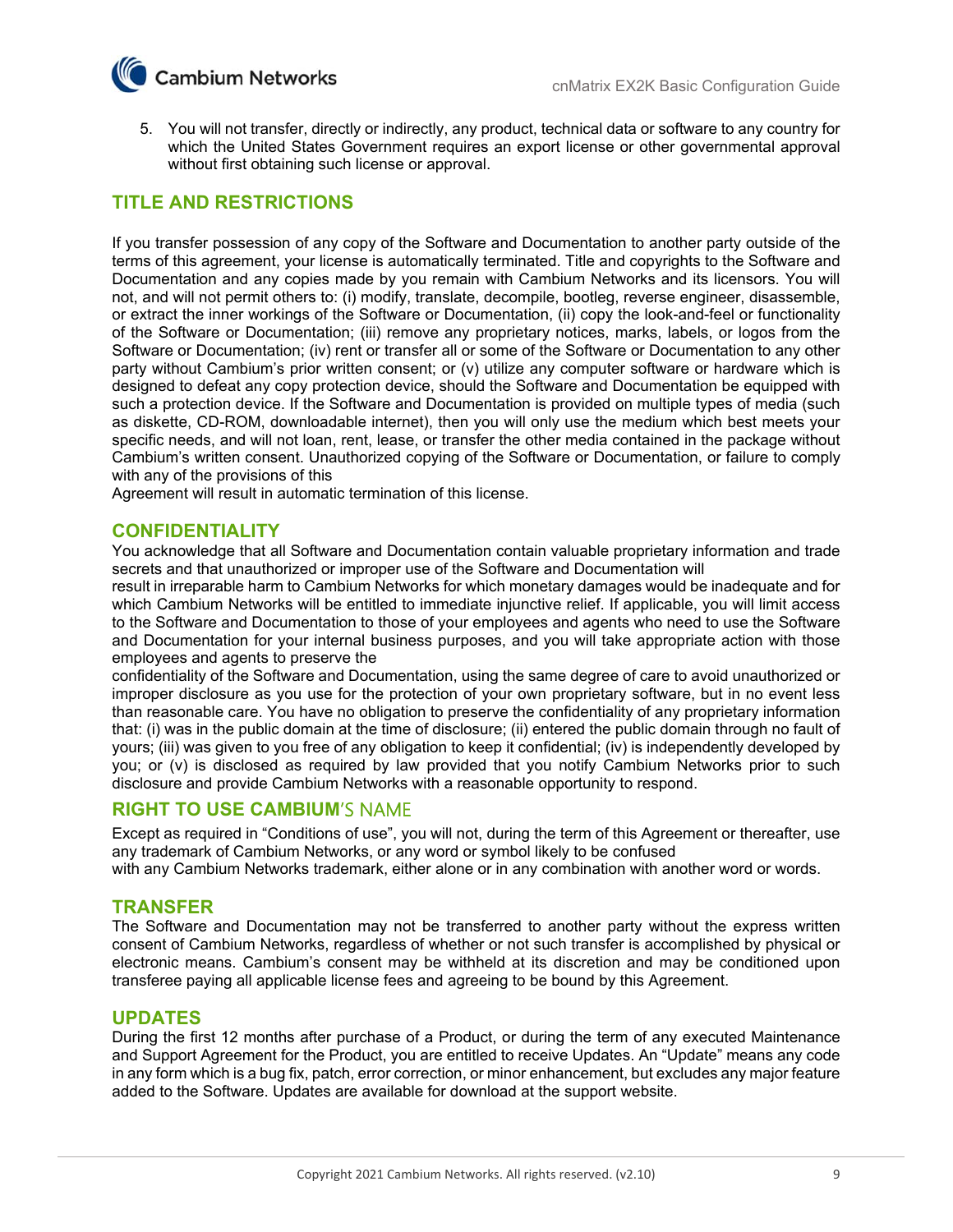

Major features may be available from time to time for an additional license fee. If Cambium Networks makes available to you major features and no other end user license agreement is provided, then the terms of this Agreement will apply.

#### **MAINTENANCE**

Except as provided above, Cambium Networks is not responsible for maintenance or field service of the Software under this Agreement.

#### **DISCLAIMER**

CAMBIUM NETWORKS DISCLAIMS ALL WARRANTIES OF ANY KIND, WHETHER EXPRESS, IMPLIED, STATUTORY, OR IN ANY COMMUNICATION WITH YOU. CAMBIUM NETWORKS SPECIFICALLY DISCLAIMS ANY WARRANTY INCLUDING THE IMPLIED WARRANTIES OF MERCHANTABILTY, NONINFRINGEMENT, OR FITNESS FOR A PARTICULAR PURPOSE. THE SOFTWARE AND DOCUMENTATION ARE PROVIDED "AS IS." CAMBIUM NETWORKS DOES NOT WARRANT THAT THE SOFTWARE WILL MEET YOUR REQUIREMENTS, OR THAT THE OPERATION OF THE SOFTWARE WILL BE UNINTERRUPTED OR ERROR FREE, OR THAT DEFECTS IN THE SOFTWARE WILL BE CORRECTED. CAMBIUM NETWORKS MAKES NO WARRANTY WITH RESPECT TO THE CORRECTNESS, ACCURACY, OR RELIABILITY OF THE SOFTWARE AND DOCUMENTATION. Some jurisdictions do not allow the exclusion of implied warranties, so the above exclusion may not apply to you.

#### **LIMITATION OF LIABILITY**

IN NO EVENT SHALL CAMBIUM NETWORKS BE LIABLE TO YOU OR ANY OTHER PARTY FOR ANY DIRECT, INDIRECT, GENERAL, SPECIAL, INCIDENTAL, CONSEQUENTIAL, EXEMPLARY OR OTHER DAMAGE ARISING OUT OF THE USE OR INABILITY TO USE THE PRODUCT (INCLUDING, WITHOUT LIMITATION, DAMAGES FOR LOSS OF BUSINESS PROFITS, BUSINESS INTERRUPTION, LOSS OF BUSINESS INFORMATION OR ANY OTHER PECUNIARY LOSS, OR FROM ANY BREACH OF WARRANTY, EVEN IF CAMBIUM NETWORKS HAS BEEN ADVISED OF THE POSSIBILITY OF SUCH DAMAGES. (Some states do not allow the exclusion or limitation of

incidental or consequential damages, so the above exclusion or limitation may not apply to you.)

IN NO CASE SHALL CAMBIUM'S LIABILITY EXCEED THE AMOUNT YOU PAID FOR THE PRODUCT.

#### **U.S. GOVERNMENT**

If you are acquiring the Product on behalf of any unit or agency of the U.S. Government, the following applies. Use, duplication, or disclosure of the Software and Documentation is subject to the restrictions set forth in subparagraphs (c) (1) and (2) of the Commercial Computer Software – Restricted Rights clause at FAR 52.227-19 (JUNE 1987), if applicable, unless being provided to the Department of Defense. If being provided to the Department of Defense, use, duplication, or

disclosure of the Products is subject to the restricted rights set forth in subparagraph (c) (1) (ii) of the Rights in Technical Data and Computer Software clause at DFARS 252.227-7013 (OCT 1988), if applicable. Software and Documentation may or may not include a Restricted Rights notice, or other notice referring specifically to the terms and conditions of this Agreement. The terms and conditions of this Agreement will each continue to apply, but only to the extent that such terms and conditions are not inconsistent with the rights provided to you under the aforementioned provisions of the FAR and DFARS, as applicable to the particular procuring agency and procurement transaction.

#### **TERM OF LICENSE**

Your right to use the Software will continue in perpetuity unless terminated as follows. Your right to use the Software will terminate immediately without notice upon a breach of this Agreement by you. Within 30 days after termination of this Agreement, you will certify to Cambium Networks in writing that through your best efforts, and to the best of your knowledge, the original and all copies, in whole or in part, in any form, of the Software and all related material and Documentation, have been destroyed, except that, with prior written consent from Cambium

Networks, you may retain one copy for archival or backup purposes. You may not sublicense, assign or transfer the license or the Product, except as expressly provided in this Agreement. Any attempt to otherwise sublicense, assign or transfer any of the rights, duties or obligations hereunder is null and void.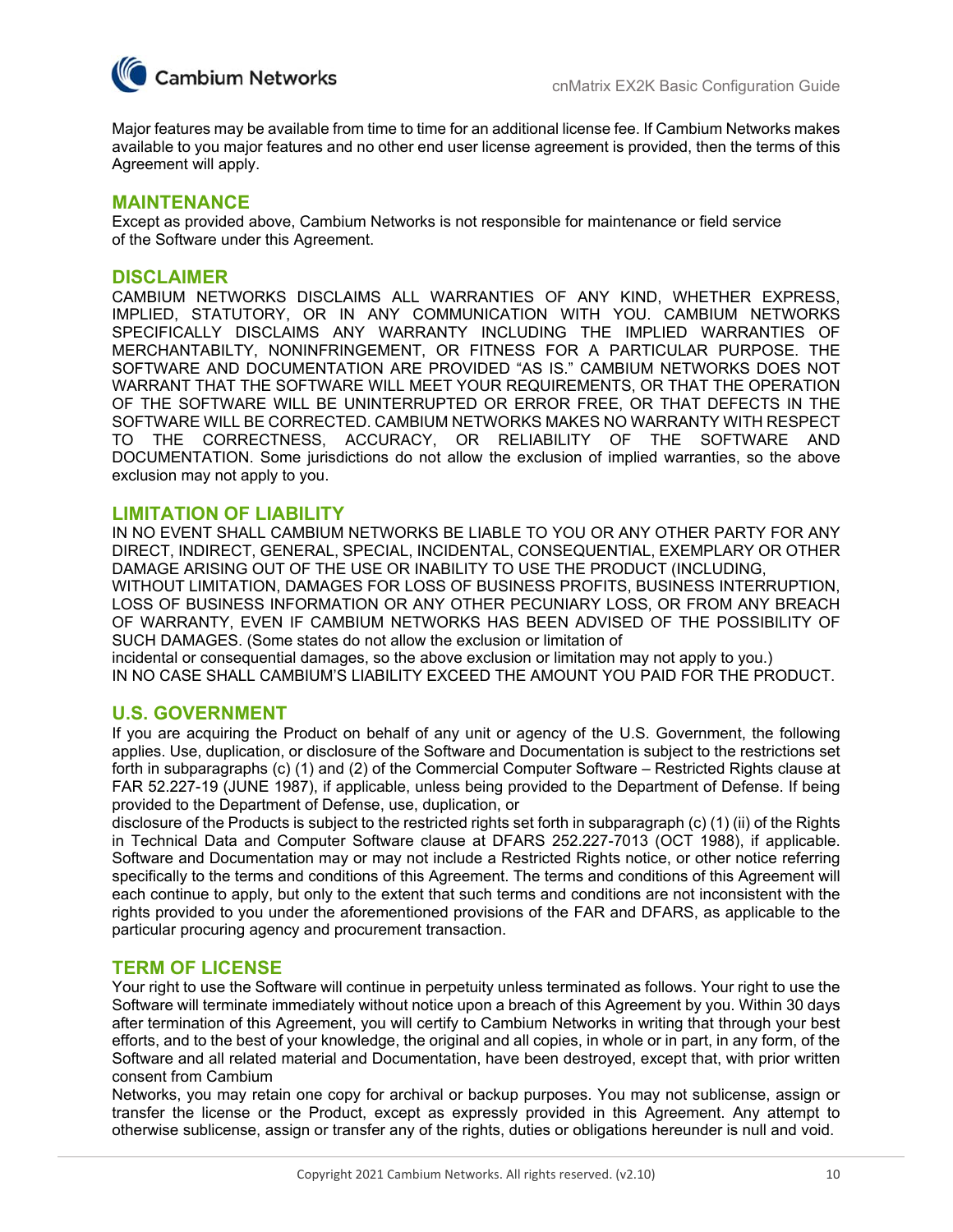

#### **GOVERNING LAW**

This Agreement is governed by the laws of the United States of America to the extent that they apply and otherwise by the laws of the State of Illinois.

#### **ASSIGNMENT**

This agreement may not be assigned by you without Cambium's prior written consent.

#### **SURVIVAL OF PROVISIONS**

The parties agree that where the context of any provision indicates an intent that it survives the term of this Agreement, then it will survive.

#### **ENTIRE AGREEMENT**

This agreement contains the parties' entire agreement regarding your use of the Software and may be amended only in writing signed by both parties, except that Cambium Networks may modify this Agreement as necessary to comply with applicable laws.

#### **THIRD PARTY SOFTWARE**

The software may contain one or more items of Third-Party Software supplied by other third-party suppliers. The terms of this Agreement govern your use of any Third-Party Software UNLESS A SEPARATE THIRD-PARTY SOFTWARE LICENSE IS INCLUDED, IN WHICH CASE YOUR USE OF THE THIRD-PARTY SOFTWARE WILL THEN BE GOVERNED BY THE SEPARATE THIRD-PARTY LICENSE.

#### **THIRD PARTY SOFTWARE**

The software may contain one or more items of Third-Party Software supplied by other third-party suppliers. The terms of this Agreement govern your use of any Third-Party Software UNLESS A SEPARATE THIRD-PARTY SOFTWARE LICENSE IS INCLUDED, IN WHICH CASE YOUR USE OF THE THIRD-PARTY SOFTWARE WILL THEN BE GOVERNED BY THE SEPARATE THIRD-PARTY LICENSE.

| OpenSSL 1.1.0 | OpenSSL License                                                                                                                                                                                                                                       |
|---------------|-------------------------------------------------------------------------------------------------------------------------------------------------------------------------------------------------------------------------------------------------------|
|               | Copyright (c) 1998-2016 The OpenSSL Project. All rights reserved.                                                                                                                                                                                     |
|               | Redistribution and use in source and binary forms, with or without modification, are permitted<br>provided that the following conditions are met:                                                                                                     |
|               | 1. Redistributions of source code must retain the above copyright notice, this list of conditions and<br>the following disclaimer.                                                                                                                    |
|               | 2. Redistributions in binary form must reproduce the above copyright notice, this list of conditions<br>and the following disclaimer in the documentation and/or other materials provided with the<br>distribution.                                   |
|               | 3. All advertising materials mentioning features or use of this software must display the following<br>acknowledgment: "This product includes software developed by the OpenSSL Project for use in the<br>OpenSSL Toolkit. (http://www.openssl.org/)" |
|               | 4. The names "OpenSSL Toolkit" and "OpenSSL Project" must not be used to endorse or promote<br>products derived from this software without prior written permission. For written permission, please<br>contact openssl-core@openssl.org.              |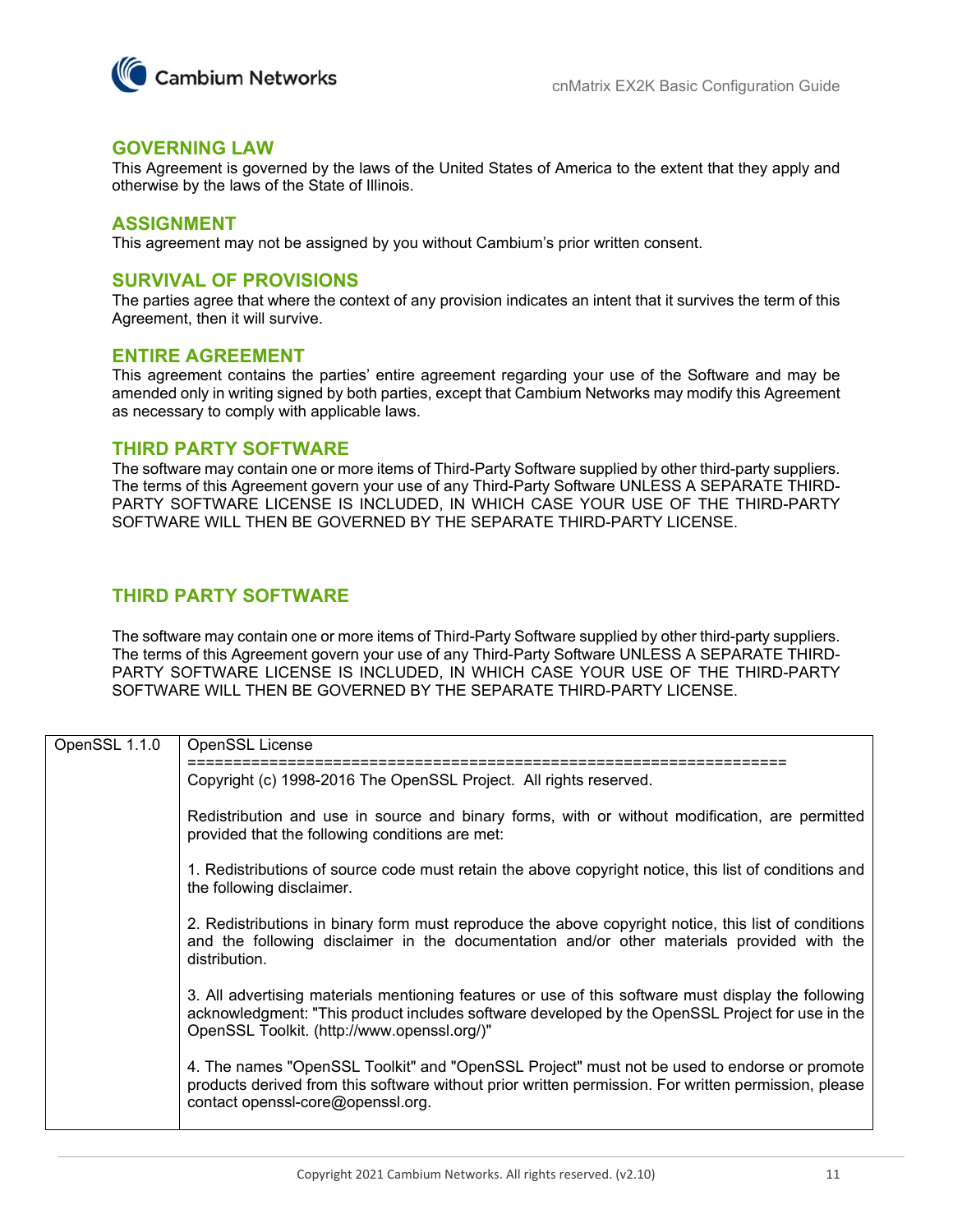

5. Products derived from this software may not be called "OpenSSL" nor may "OpenSSL" appear in their names without prior written permission of the OpenSSL Project.

6. Redistributions of any form whatsoever must retain the following acknowledgment: "This product includes software developed by the OpenSSL Project for use in the OpenSSL Toolkit (http://www.openssl.org/)"

THIS SOFTWARE IS PROVIDED BY THE OpenSSL PROJECT ``AS IS'' AND ANY EXPRESSED OR IMPLIED WARRANTIES, INCLUDING, BUT NOT LIMITED TO, THE IMPLIED WARRANTIES OF MERCHANTABILITY AND FITNESS FOR A PARTICULAR PURPOSE ARE DISCLAIMED. IN NO EVENT SHALL THE OpenSSL PROJECT OR ITS CONTRIBUTORS BE LIABLE FOR ANY DIRECT, INDIRECT, INCIDENTAL, SPECIAL, EXEMPLARY, OR CONSEQUENTIAL DAMAGES (INCLUDING, BUT NOT LIMITED TO, PROCUREMENT OF SUBSTITUTE GOODS OR SERVICES; LOSS OF USE, DATA, OR PROFITS; OR BUSINESS INTERRUPTION) HOWEVER CAUSED AND ON ANY THEORY OF LIABILITY, WHETHER IN CONTRACT, STRICT LIABILITY, OR TORT (INCLUDING NEGLIGENCE OR OTHERWISE) ARISING IN ANY WAY OUT OF THE USE OF THIS SOFTWARE, EVEN IF ADVISED OF THE POSSIBILITY OF SUCH DAMAGE. ====================================================================

This product includes cryptographic software written by Eric Young (eay@cryptsoft.com). This product includes software written by Tim Hudson (tjh@cryptsoft.com).

Original SSLeay License

-----------------------

Copyright (C) 1995-1998 Eric Young (eay@cryptsoft.com)

All rights reserved.

This package is an SSL implementation written by Eric Young (eay@cryptsoft.com). The implementation was written so as to conform with Netscapes SSL.

This library is free for commercial and non-commercial use as long as the following conditions are aheared to. The following conditions apply to all code found in this distribution, be it the RC4, RSA, lhash, DES, etc., code; not just the SSL code. The SSL documentation included with this distribution is covered by the same copyright terms except that the holder is Tim Hudson (tjh@cryptsoft.com).

Copyright remains Eric Young's, and as such any Copyright notices in the code are not to be removed. If this package is used in a product, Eric Young should be given attribution as the author of the parts of the library used. This can be in the form of a textual message at program startup or in documentation (online or textual) provided with the package.

Redistribution and use in source and binary forms, with or without modification, are permitted provided that the following conditions are met:

1. Redistributions of source code must retain the copyright notice, this list of conditions and the following disclaimer.

2. Redistributions in binary form must reproduce the above copyright notice, this list of conditions and the following disclaimer in the documentation and/or other materials provided with the distribution.

3. All advertising materials mentioning features or use of this software must display the following acknowledgement:

"This product includes cryptographic software written by Eric Young (eay@cryptsoft.com)"

The word 'cryptographic' can be left out if the routines from the library being used are not cryptographic related :-).

4. If you include any Windows specific code (or a derivative thereof) from the apps directory (application code) you must include an acknowledgement:

"This product includes software written by Tim Hudson (tjh@cryptsoft.com)"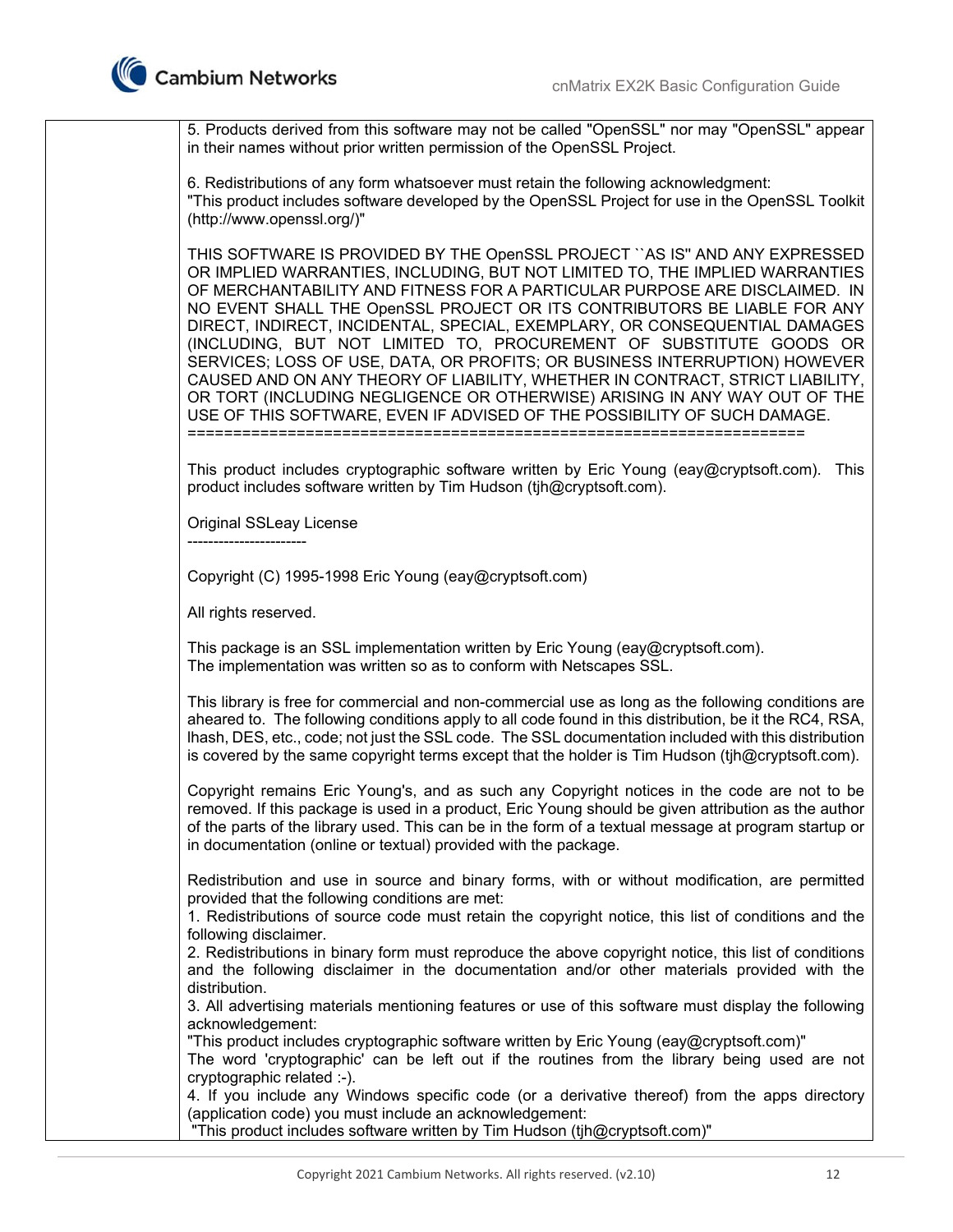Г

٦

|                                              | THIS SOFTWARE IS PROVIDED BY ERIC YOUNG "AS IS" AND ANY EXPRESS OR IMPLIED<br>WARRANTIES, INCLUDING, BUT NOT LIMITED TO, THE IMPLIED WARRANTIES OF<br>MERCHANTABILITY AND FITNESS FOR A PARTICULAR PURPOSE ARE DISCLAIMED. IN NO<br>EVENT SHALL THE AUTHOR OR CONTRIBUTORS BE LIABLE FOR ANY DIRECT, INDIRECT,<br>INCIDENTAL, SPECIAL, EXEMPLARY, OR CONSEQUENTIAL DAMAGES (INCLUDING, BUT<br>NOT LIMITED TO, PROCUREMENT OF SUBSTITUTE GOODS OR SERVICES; LOSS OF USE,<br>DATA, OR PROFITS; OR BUSINESS INTERRUPTION) HOWEVER CAUSED AND ON ANY<br>THEORY OF LIABILITY, WHETHER IN CONTRACT, STRICT LIABILITY, OR TORT (INCLUDING<br>NEGLIGENCE OR OTHERWISE) ARISING IN ANY WAY OUT OF THE USE OF THIS<br>SOFTWARE, EVEN IF ADVISED OF THE POSSIBILITY OF SUCH DAMAGE.<br>The licence and distribution terms for any publically available version or derivative of this code<br>cannot be changed. i.e. this code cannot simply be copied and put under another distribution licence<br>[including the GNU Public Licence.] |
|----------------------------------------------|-------------------------------------------------------------------------------------------------------------------------------------------------------------------------------------------------------------------------------------------------------------------------------------------------------------------------------------------------------------------------------------------------------------------------------------------------------------------------------------------------------------------------------------------------------------------------------------------------------------------------------------------------------------------------------------------------------------------------------------------------------------------------------------------------------------------------------------------------------------------------------------------------------------------------------------------------------------------------------------------------------------------------------|
|                                              | Copyright (C) 2010-2014 Andy Green andy@warmcat.com                                                                                                                                                                                                                                                                                                                                                                                                                                                                                                                                                                                                                                                                                                                                                                                                                                                                                                                                                                           |
| Libwebsockets<br>v1.3-chrome37-<br>firefox30 | Libwebsockets and included programs are provided under the terms of the GNU Library General<br>Public License (LGPL) 2.1 (available in Appendix A), with the following exceptions:                                                                                                                                                                                                                                                                                                                                                                                                                                                                                                                                                                                                                                                                                                                                                                                                                                            |
|                                              | 1) Static linking of programs with the libwebsockets library does not constitute a derivative work and<br>does not require the author to provide source code for the program, use the shared libwebsockets<br>libraries, or link their program against a user-supplied version of libwebsockets.                                                                                                                                                                                                                                                                                                                                                                                                                                                                                                                                                                                                                                                                                                                              |
|                                              | If you link the program to a modified version of libwebsockets, then the changes to libwebsockets<br>must be provided under the terms of the LGPL in sections 1, 2, and 4.                                                                                                                                                                                                                                                                                                                                                                                                                                                                                                                                                                                                                                                                                                                                                                                                                                                    |
|                                              | 2) You do not have to provide a copy of the libwebsockets license with programs that are linked to<br>the libwebsockets library, nor do you have to identify the libwebsockets license in your program or<br>documentation as required by section 6 of the LGPL.                                                                                                                                                                                                                                                                                                                                                                                                                                                                                                                                                                                                                                                                                                                                                              |
|                                              | However, programs must still identify their use of libwebsockets. The following example statement<br>can be included in user documentation to satisfy this requirement:                                                                                                                                                                                                                                                                                                                                                                                                                                                                                                                                                                                                                                                                                                                                                                                                                                                       |
|                                              | "[program] is based in part on the work of the libwebsockets project (http://libwebsockets.org)"                                                                                                                                                                                                                                                                                                                                                                                                                                                                                                                                                                                                                                                                                                                                                                                                                                                                                                                              |
| Jansson 2.11                                 | Copyright (c) 2009-2016 Petri Lehtinen <petri@digip.org></petri@digip.org>                                                                                                                                                                                                                                                                                                                                                                                                                                                                                                                                                                                                                                                                                                                                                                                                                                                                                                                                                    |
|                                              | Permission is hereby granted, free of charge, to any person obtaining a copy of this software and<br>associated documentation files (the "Software"), to deal in the Software without restriction, including<br>without limitation the rights to use, copy, modify, merge, publish, distribute, sublicense, and/or sell<br>copies of the Software, and to permit persons to whom the Software is furnished to do so, subject<br>to the following conditions:                                                                                                                                                                                                                                                                                                                                                                                                                                                                                                                                                                  |
|                                              | The above copyright notice and this permission notice shall be included in all copies or substantial<br>portions of the Software.                                                                                                                                                                                                                                                                                                                                                                                                                                                                                                                                                                                                                                                                                                                                                                                                                                                                                             |
|                                              | THE SOFTWARE IS PROVIDED "AS IS", WITHOUT WARRANTY OF ANY KIND, EXPRESS OR<br>IMPLIED, INCLUDING BUT NOT LIMITED TO THE WARRANTIES OF MERCHANTABILITY,<br>FITNESS FOR A PARTICULAR PURPOSE AND NONINFRINGEMENT. IN NO EVENT SHALL<br>THE AUTHORS OR COPYRIGHT HOLDERS BE LIABLE FOR ANY CLAIM, DAMAGES OR<br>OTHER LIABILITY, WHETHER IN AN ACTION OF CONTRACT, TORT OR OTHERWISE,<br>ARISING FROM, OUT OF OR IN CONNECTION WITH THE SOFTWARE OR THE USE OR<br>OTHER DEALINGS IN THE SOFTWARE.                                                                                                                                                                                                                                                                                                                                                                                                                                                                                                                                |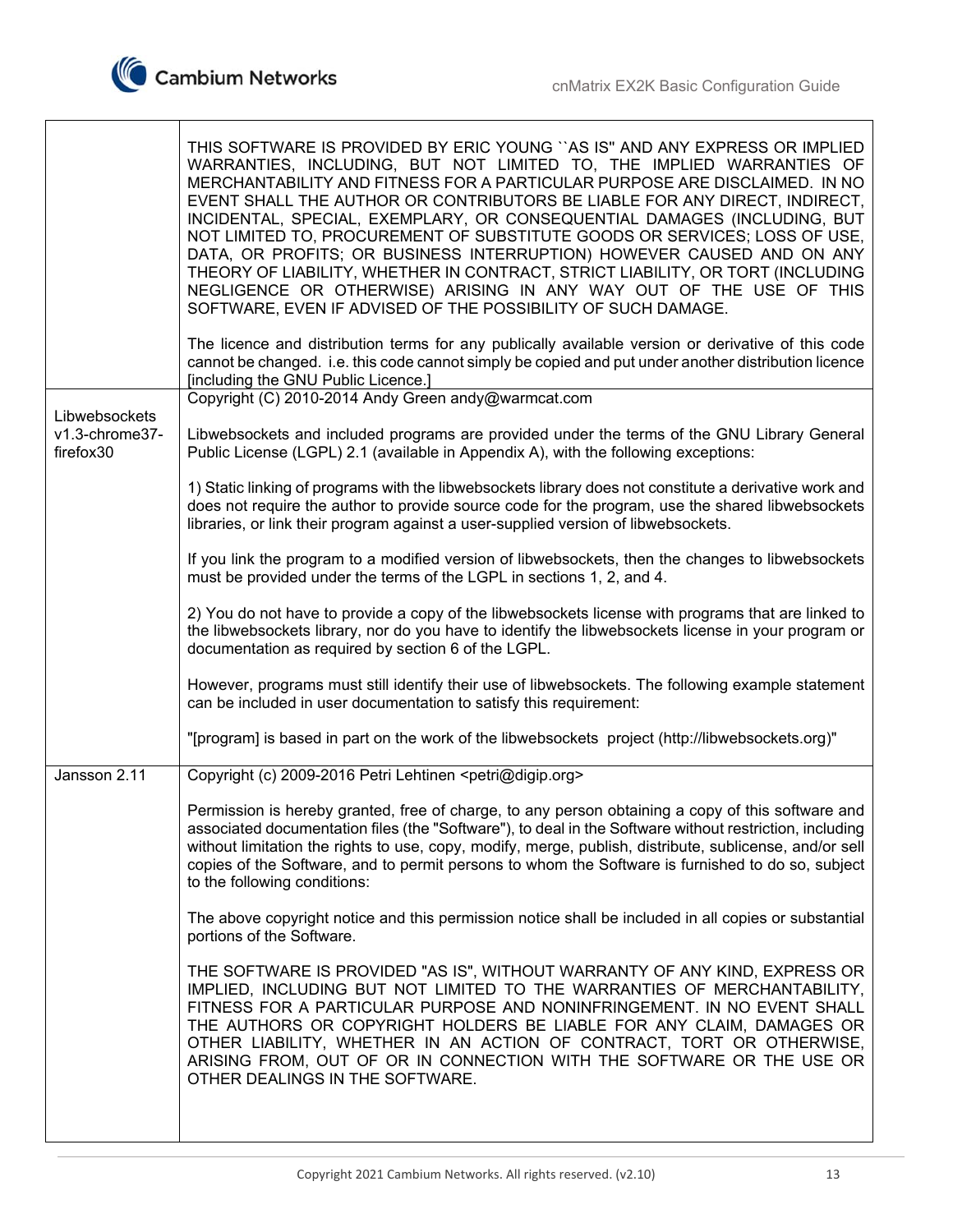

| Zlib 1.2.11    | (C) 1995-2017 Jean-loup Gailly and Mark Adler                                                                                                                                                                                                                                                                                                                                                                                                                          |
|----------------|------------------------------------------------------------------------------------------------------------------------------------------------------------------------------------------------------------------------------------------------------------------------------------------------------------------------------------------------------------------------------------------------------------------------------------------------------------------------|
|                | This software is provided 'as-is', without any express or implied warranty. In no event will the authors<br>be held liable for any damages arising from the use of this software.                                                                                                                                                                                                                                                                                      |
|                | Permission is granted to anyone to use this software for any purpose, including commercial<br>applications, and to alter it and redistribute it freely, subject to the following restrictions:                                                                                                                                                                                                                                                                         |
|                | 1. The origin of this software must not be misrepresented; you must not claim that you wrote the<br>original software. If you use this software in a product, an acknowledgment in the product<br>documentation would be appreciated but is not required.<br>2. Altered source versions must be plainly marked as such and must not be misrepresented as<br>being the original software.<br>3. This notice may not be removed or altered from any source distribution. |
|                | Jean-loup Gailly<br>Mark Adler<br>jloup@gzip.org<br>madler@alumni.caltech.edu                                                                                                                                                                                                                                                                                                                                                                                          |
|                | If you use the zlib library in a product, we would appreciate *not* receiving lengthy legal documents<br>to sign. The sources are provided for free but without warranty of any kind. The library has been<br>entirely written by Jean-loup Gailly and Mark Adler; it does not include third-party code.                                                                                                                                                               |
|                | If you redistribute modified sources, we would appreciate that you include in the file ChangeLog<br>history information documenting your changes. Please read the FAQ for more information on the<br>distribution of modified source versions.                                                                                                                                                                                                                         |
| OpenSSL 0.9.8i | OpenSSL 0.9.8i<br>Copyright (c) 1998-2008 The OpenSSL Project<br>Copyright (c) 1995-1998 Eric A. Young, Tim J. Hudson<br>All rights reserved.                                                                                                                                                                                                                                                                                                                          |
|                | <b>OpenSSL License</b>                                                                                                                                                                                                                                                                                                                                                                                                                                                 |
|                | Copyright (c) 1998-2008 The OpenSSL Project. All rights reserved.                                                                                                                                                                                                                                                                                                                                                                                                      |
|                | Redistribution and use in source and binary forms, with or without modification, are permitted<br>provided that the following conditions are met:                                                                                                                                                                                                                                                                                                                      |
|                | 1. Redistributions of source code must retain the above copyright notice, this list of conditions and<br>the following disclaimer.                                                                                                                                                                                                                                                                                                                                     |
|                | 2. Redistributions in binary form must reproduce the above copyright notice, this list of conditions<br>and the following disclaimer in the documentation and/or other materials provided with the<br>distribution.                                                                                                                                                                                                                                                    |
|                | 3. All advertising materials mentioning features or use of this software must display the following<br>acknowledgment: "This product includes software developed by the OpenSSL Project for use in the<br>OpenSSL Toolkit. (http://www.openssl.org/)"                                                                                                                                                                                                                  |
|                | 4. The names "OpenSSL Toolkit" and "OpenSSL Project" must not be used to endorse or promote<br>products derived from this software without prior written permission. For written permission, please<br>contact openssl-core@openssl.org.                                                                                                                                                                                                                               |
|                | 5. Products derived from this software may not be called "OpenSSL" nor may "OpenSSL" appear<br>in their names without prior written permission of the OpenSSL Project.                                                                                                                                                                                                                                                                                                 |
|                |                                                                                                                                                                                                                                                                                                                                                                                                                                                                        |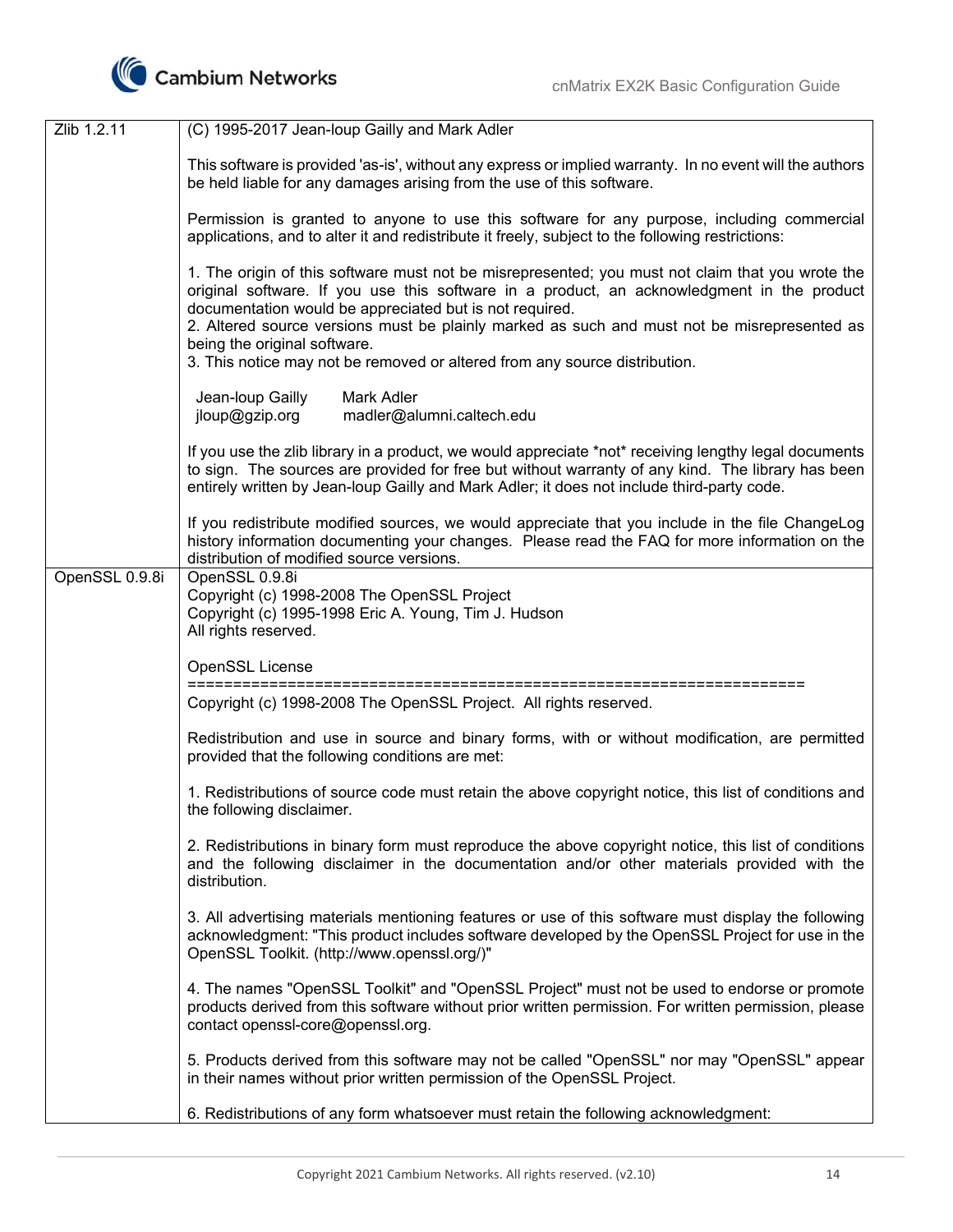

"This product includes software developed by the OpenSSL Project for use in the OpenSSL Toolkit (http://www.openssl.org/)"

THIS SOFTWARE IS PROVIDED BY THE OpenSSL PROJECT ``AS IS'' AND ANY EXPRESSED OR IMPLIED WARRANTIES, INCLUDING, BUT NOT LIMITED TO, THE IMPLIED WARRANTIES OF MERCHANTABILITY AND FITNESS FOR A PARTICULAR PURPOSE ARE DISCLAIMED. IN NO EVENT SHALL THE OpenSSL PROJECT OR ITS CONTRIBUTORS BE LIABLE FOR ANY DIRECT, INDIRECT, INCIDENTAL, SPECIAL, EXEMPLARY, OR CONSEQUENTIAL DAMAGES (INCLUDING, BUT NOT LIMITED TO, PROCUREMENT OF SUBSTITUTE GOODS OR SERVICES; LOSS OF USE, DATA, OR PROFITS; OR BUSINESS INTERRUPTION) HOWEVER CAUSED AND ON ANY THEORY OF LIABILITY, WHETHER IN CONTRACT, STRICT LIABILITY, OR TORT (INCLUDING NEGLIGENCE OR OTHERWISE) ARISING IN ANY WAY OUT OF THE USE OF THIS SOFTWARE, EVEN IF ADVISED OF THE POSSIBILITY OF SUCH DAMAGE. ====================================================================

This product includes cryptographic software written by Eric Young (eay@cryptsoft.com). This product includes software written by Tim Hudson (tjh@cryptsoft.com).

Original SSLeay License

Copyright (C) 1995-1998 Eric Young (eay@cryptsoft.com)

All rights reserved.

-----------------------

This package is an SSL implementation written by Eric Young (eay@cryptsoft.com). The implementation was written so as to conform with Netscapes SSL.

This library is free for commercial and non-commercial use as long as the following conditions are aheared to. The following conditions apply to all code found in this distribution, be it the RC4, RSA, lhash, DES, etc., code; not just the SSL code. The SSL documentation included with this distribution is covered by the same copyright terms except that the holder is Tim Hudson (tjh@cryptsoft.com).

Copyright remains Eric Young's, and as such any Copyright notices in the code are not to be removed. If this package is used in a product, Eric Young should be given attribution as the author of the parts of the library used. This can be in the form of a textual message at program startup or in documentation (online or textual) provided with the package.

Redistribution and use in source and binary forms, with or without modification, are permitted provided that the following conditions are met:

1. Redistributions of source code must retain the copyright notice, this list of conditions and the following disclaimer.

2. Redistributions in binary form must reproduce the above copyright notice, this list of conditions and the following disclaimer in the documentation and/or other materials provided with the distribution.

3. All advertising materials mentioning features or use of this software must display the following acknowledgement:

"This product includes cryptographic software written by Eric Young (eay@cryptsoft.com)"

The word 'cryptographic' can be left out if the routines from the library being used are not cryptographic related :-).

4. If you include any Windows specific code (or a derivative thereof) from the apps directory (application code) you must include an acknowledgement:

"This product includes software written by Tim Hudson (tjh@cryptsoft.com)"

THIS SOFTWARE IS PROVIDED BY ERIC YOUNG ``AS IS'' AND ANY EXPRESS OR IMPLIED WARRANTIES, INCLUDING, BUT NOT LIMITED TO, THE IMPLIED WARRANTIES OF MERCHANTABILITY AND FITNESS FOR A PARTICULAR PURPOSE ARE DISCLAIMED. IN NO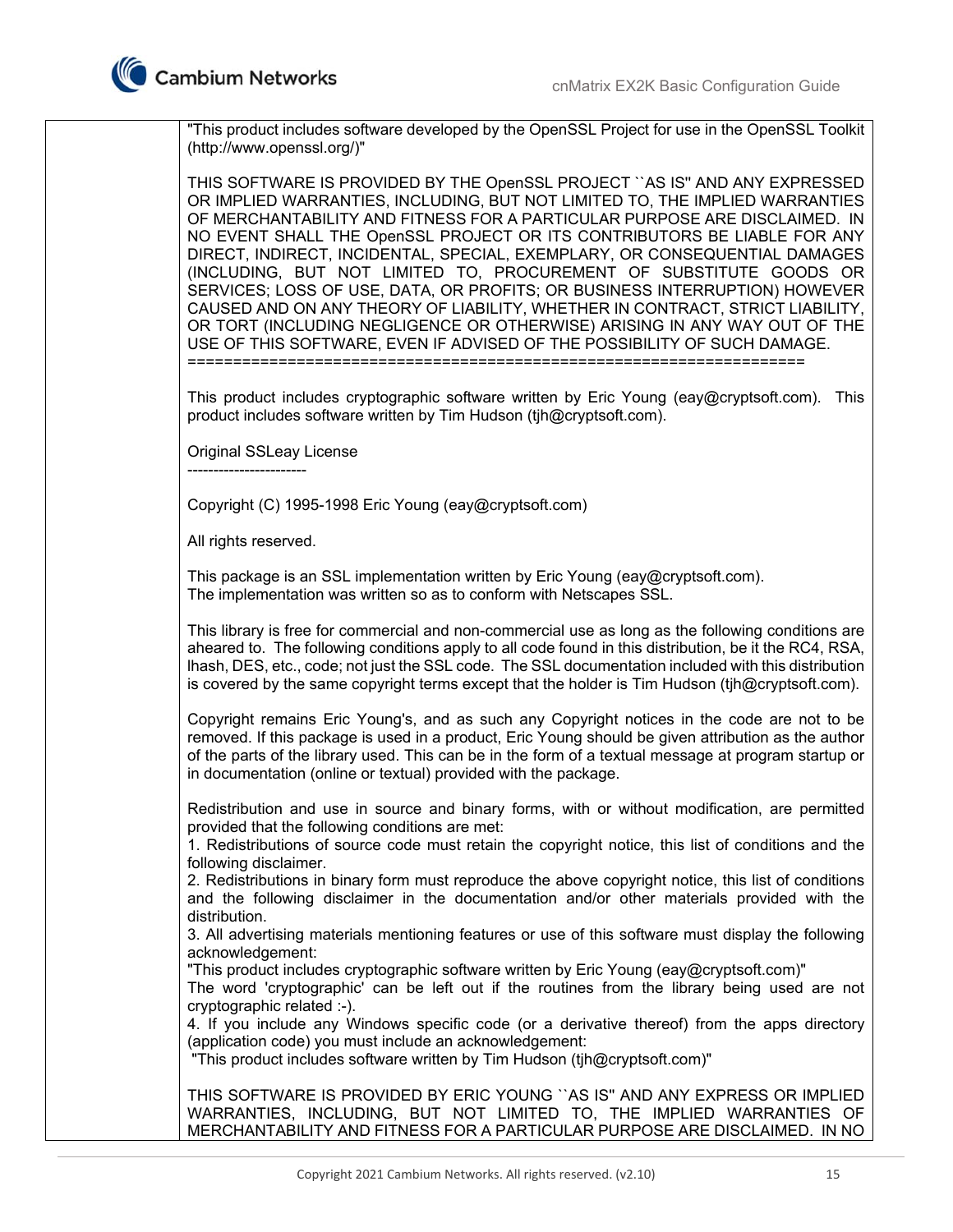

|              | EVENT SHALL THE AUTHOR OR CONTRIBUTORS BE LIABLE FOR ANY DIRECT, INDIRECT,<br>INCIDENTAL, SPECIAL, EXEMPLARY, OR CONSEQUENTIAL DAMAGES (INCLUDING, BUT<br>NOT LIMITED TO, PROCUREMENT OF SUBSTITUTE GOODS OR SERVICES; LOSS OF USE,<br>DATA, OR PROFITS; OR BUSINESS INTERRUPTION) HOWEVER CAUSED AND ON ANY<br>THEORY OF LIABILITY, WHETHER IN CONTRACT, STRICT LIABILITY, OR TORT (INCLUDING<br>NEGLIGENCE OR OTHERWISE) ARISING IN ANY WAY OUT OF THE USE OF THIS<br>SOFTWARE, EVEN IF ADVISED OF THE POSSIBILITY OF SUCH DAMAGE.<br>The licence and distribution terms for any publically available version or derivative of this code<br>cannot be changed. i.e. this code cannot simply be copied and put under another distribution licence<br>[including the GNU Public Licence.] |
|--------------|-------------------------------------------------------------------------------------------------------------------------------------------------------------------------------------------------------------------------------------------------------------------------------------------------------------------------------------------------------------------------------------------------------------------------------------------------------------------------------------------------------------------------------------------------------------------------------------------------------------------------------------------------------------------------------------------------------------------------------------------------------------------------------------------|
|              |                                                                                                                                                                                                                                                                                                                                                                                                                                                                                                                                                                                                                                                                                                                                                                                           |
| Open SSH 5.1 | 1)<br>Copyright (c) 1995 Tatu Ylonen <ylo@cs.hut.fi>, Espoo, Finland<br/>All rights reserved</ylo@cs.hut.fi>                                                                                                                                                                                                                                                                                                                                                                                                                                                                                                                                                                                                                                                                              |
|              | As far as I am concerned, the code I have written for this software can be used freely for any<br>purpose. Any derived versions of this software must be clearly marked as such, and if the derived<br>work is incompatible with the protocol description in the RFC file, it must be called by a name other<br>than "ssh" or "Secure Shell".                                                                                                                                                                                                                                                                                                                                                                                                                                             |
|              | However, I am not implying to give any licenses to any patents or copyrights held by third parties,<br>and the software includes parts that are not under my direct control. As far as I know, all included<br>source code is used in accordance with the relevant license agreements and can be used freely for<br>any purpose (the GNU license being the most restrictive); see below for details.                                                                                                                                                                                                                                                                                                                                                                                      |
|              | [However, none of that term is relevant at this point in time. All of these restrictively licenced<br>software components which he talks about have been removed from OpenSSH, i.e.,<br>- RSA is no longer included, found in the OpenSSL library<br>- IDEA is no longer included, its use is deprecated<br>- DES is now external, in the OpenSSL library<br>- GMP is no longer used, and instead we call BN code from OpenSSL<br>- Zlib is now external, in a library<br>- The make-ssh-known-hosts script is no longer included<br>- TSS has been removed<br>- MD5 is now external, in the OpenSSL library<br>- RC4 support has been replaced with ARC4 support from OpenSSL                                                                                                            |
|              | - Blowfish is now external, in the OpenSSL library]                                                                                                                                                                                                                                                                                                                                                                                                                                                                                                                                                                                                                                                                                                                                       |
|              | Note that any information and cryptographic algorithms used in this software are publicly available<br>on the Internet and at any major bookstore, scientific library, and patent office worldwide. More<br>information can be found e.g. at "http://www.cs.hut.fi/crypto".                                                                                                                                                                                                                                                                                                                                                                                                                                                                                                               |
|              | The legal status of this program is some combination of all these permissions and restrictions. Use<br>only at your own responsibility. You will be responsible for any legal consequences yourself; I am<br>not making any claims whether possessing or using this is legal or not in your country, and I am not<br>taking any responsibility on your behalf.                                                                                                                                                                                                                                                                                                                                                                                                                            |
|              | <b>NO WARRANTY</b>                                                                                                                                                                                                                                                                                                                                                                                                                                                                                                                                                                                                                                                                                                                                                                        |
|              | BECAUSE THE PROGRAM IS LICENSED FREE OF CHARGE, THERE IS NO WARRANTY FOR<br>THE PROGRAM, TO THE EXTENT PERMITTED BY APPLICABLE LAW. EXCEPT WHEN<br>OTHERWISE STATED IN WRITING THE COPYRIGHT HOLDERS AND/OR OTHER PARTIES<br>PROVIDE THE PROGRAM "AS IS" WITHOUT WARRANTY OF ANY KIND, EITHER EXPRESSED<br>OR IMPLIED, INCLUDING, BUT NOT LIMITED TO, THE IMPLIED WARRANTIES OF<br>MERCHANTABILITY AND FITNESS FOR A PARTICULAR PURPOSE. THE ENTIRE RISK AS TO                                                                                                                                                                                                                                                                                                                            |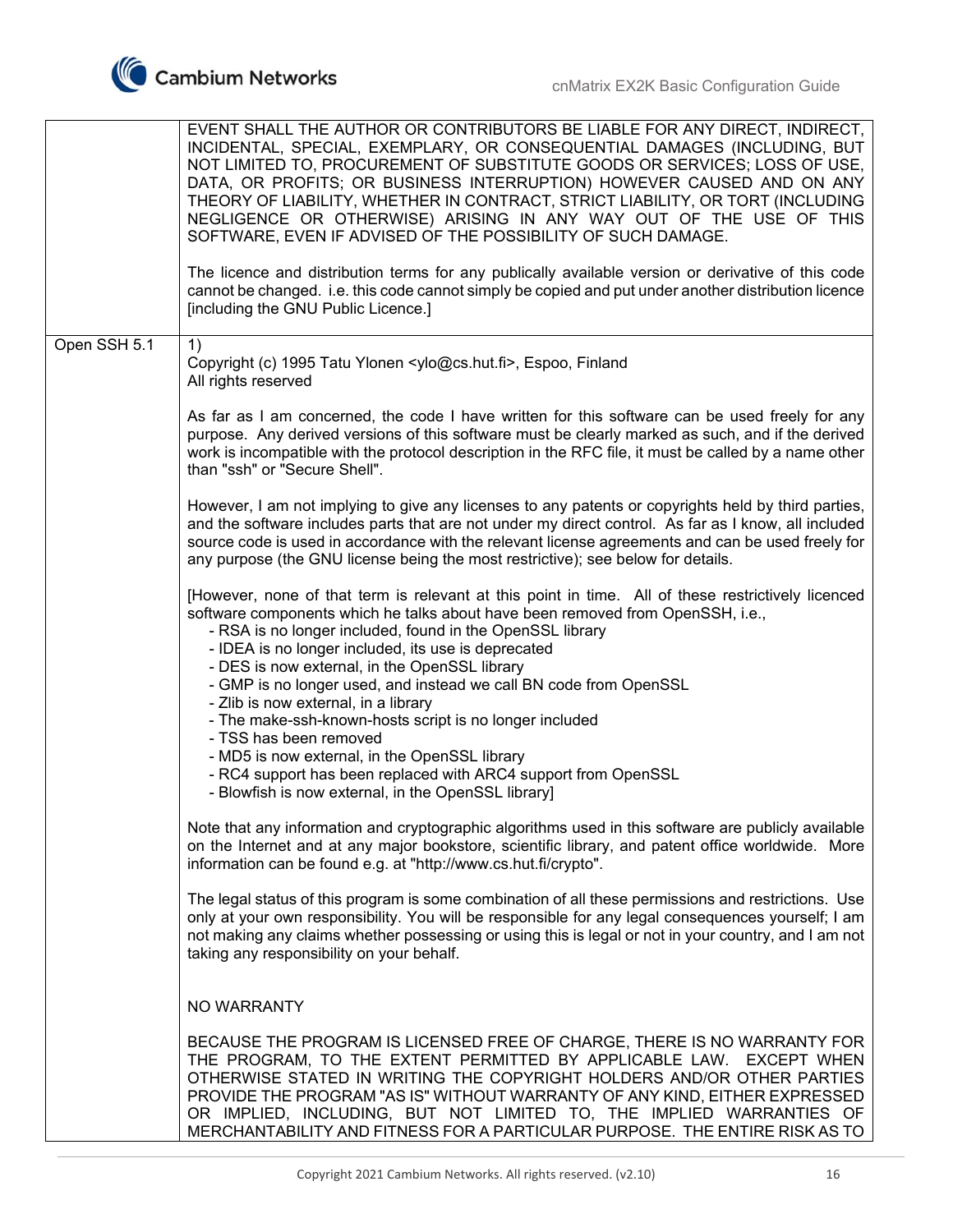THE QUALITY AND PERFORMANCE OF THE PROGRAM IS WITH YOU. SHOULD THE PROGRAM PROVE DEFECTIVE, YOU ASSUME THE COST OF ALL NECESSARY SERVICING, REPAIR OR CORRECTION. IN NO EVENT UNLESS REQUIRED BY APPLICABLE LAW OR AGREED TO IN WRITING WILL ANY COPYRIGHT HOLDER, OR ANY OTHER PARTY WHO MAY MODIFY AND/OR REDISTRIBUTE THE PROGRAM AS PERMITTED ABOVE, BE LIABLE TO YOU FOR DAMAGES, INCLUDING ANY GENERAL, SPECIAL, INCIDENTAL OR CONSEQUENTIAL DAMAGES ARISING OUT OF THE USE OR INABILITY TO USE THE PROGRAM (INCLUDING BUT NOT LIMITED TO LOSS OF DATA OR DATA BEING RENDERED INACCURATE OR LOSSES SUSTAINED BY YOU OR THIRD PARTIES OR A FAILURE OF THE PROGRAM TO OPERATE WITH ANY OTHER PROGRAMS), EVEN IF SUCH HOLDER OR OTHER PARTY HAS BEEN ADVISED OF THE POSSIBILITY OF SUCH DAMAGES. 2) The 32-bit CRC compensation attack detector in deattack.c was contributed by CORE SDI S.A. under a BSD-style license. Cryptographic attack detector for ssh - source code Copyright (c) 1998 CORE SDI S.A., Buenos Aires, Argentina. All rights reserved. Redistribution and use in source and binary forms, with or without modification, are permitted provided that this copyright notice is retained. THIS SOFTWARE IS PROVIDED ``AS IS'' AND ANY EXPRESS OR IMPLIED WARRANTIES ARE DISCLAIMED. IN NO EVENT SHALL CORE SDI S.A. BE LIABLE FOR ANY DIRECT, INDIRECT, INCIDENTAL, SPECIAL, EXEMPLARY OR CONSEQUENTIAL DAMAGES RESULTING FROM THE USE OR MISUSE OF THIS SOFTWARE. Ariel Futoransky <futo@core-sdi.com> <http://www.core-sdi.com> 3) ssh-keyscan was contributed by David Mazieres under a BSD-style license. Copyright 1995, 1996 by David Mazieres <dm@lcs.mit.edu>. Modification and redistribution in source and binary forms is permitted provided that due credit is given to the author and the OpenBSD project by leaving this copyright notice intact. 4) The Rijndael implementation by Vincent Rijmen, Antoon Bosselaers and Paulo Barreto is in the public domain and distributed with the following license: @version 3.0 (December 2000) Optimised ANSI C code for the Rijndael cipher (now AES) @author Vincent Rijmen <vincent.rijmen@esat.kuleuven.ac.be> @author Antoon Bosselaers <antoon.bosselaers@esat.kuleuven.ac.be> @author Paulo Barreto <paulo.barreto@terra.com.br> This code is hereby placed in the public domain. THIS SOFTWARE IS PROVIDED BY THE AUTHORS ''AS IS'' AND ANY EXPRESS OR IMPLIED WARRANTIES, INCLUDING, BUT NOT LIMITED TO, THE IMPLIED WARRANTIES OF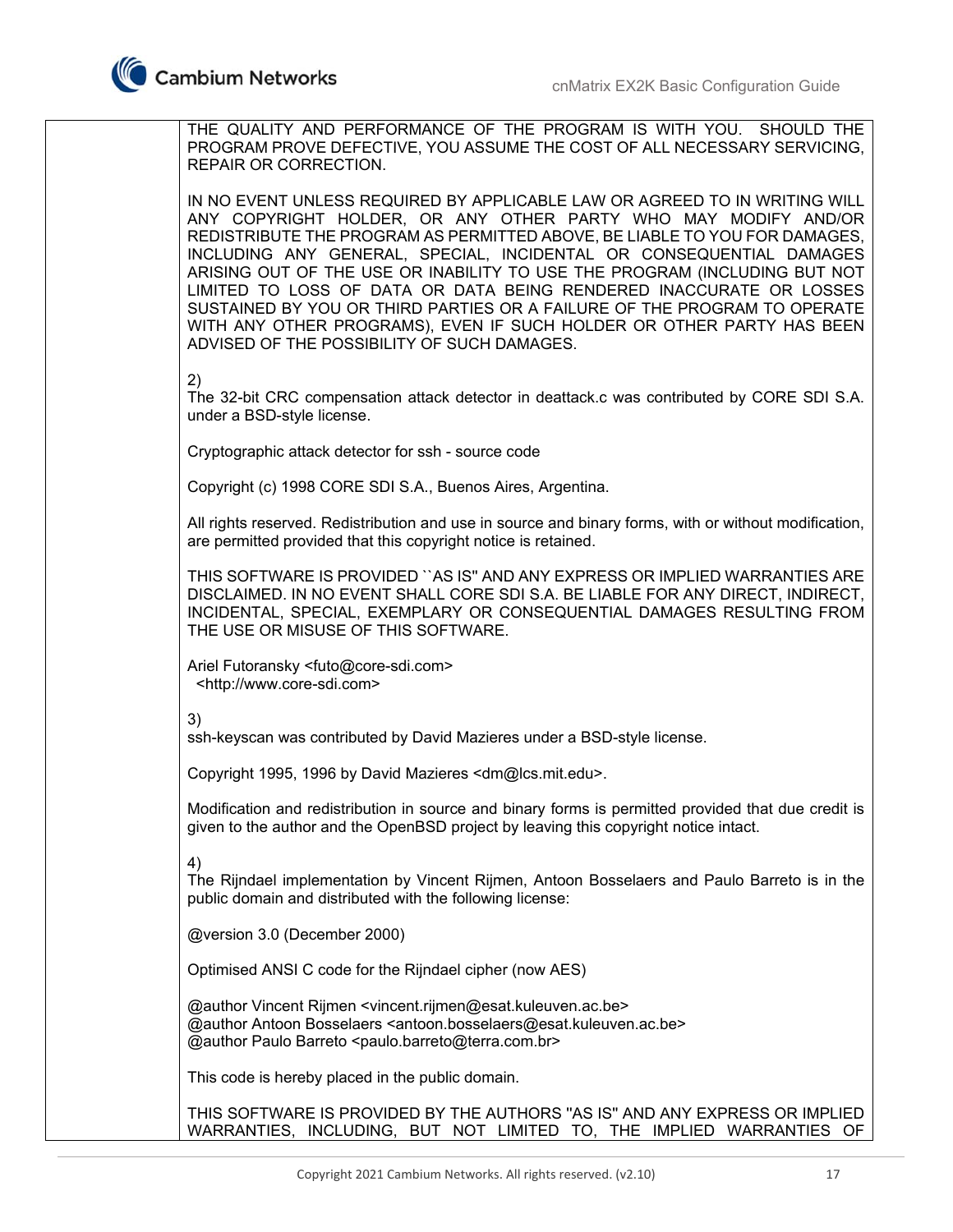

MERCHANTABILITY AND FITNESS FOR A PARTICULAR PURPOSE ARE DISCLAIMED. IN NO EVENT SHALL THE AUTHORS OR CONTRIBUTORS BE LIABLE FOR ANY DIRECT, INDIRECT, INCIDENTAL, SPECIAL, EXEMPLARY, OR CONSEQUENTIAL DAMAGES (INCLUDING, BUT NOT LIMITED TO, PROCUREMENT OF SUBSTITUTE GOODS OR SERVICES; LOSS OF USE, DATA, OR PROFITS; OR BUSINESS INTERRUPTION) HOWEVER CAUSED AND ON ANY THEORY OF LIABILITY, WHETHER IN CONTRACT, STRICT LIABILITY, OR TORT (INCLUDING NEGLIGENCE OR OTHERWISE) ARISING IN ANY WAY OUT OF THE USE OF THIS SOFTWARE, EVEN IF ADVISED OF THE POSSIBILITY OF SUCH DAMAGE. 5) One component of the ssh source code is under a 3-clause BSD license, held by the University of California, since we pulled these parts from original Berkeley code. Copyright (c) 1983, 1990, 1992, 1993, 1995 The Regents of the University of California. All rights reserved. Redistribution and use in source and binary forms, with or without modification, are permitted provided that the following conditions are met: 1. Redistributions of source code must retain the above copyright notice, this list of conditions and the following disclaimer. 2. Redistributions in binary form must reproduce the above copyright notice, this list of conditions and the following disclaimer in the documentation and/or other materials provided with the distribution. 3. Neither the name of the University nor the names of its contributors may be used to endorse or promote products derived from this software without specific prior written permission. THIS SOFTWARE IS PROVIDED BY THE REGENTS AND CONTRIBUTORS ``AS IS'' AND ANY EXPRESS OR IMPLIED WARRANTIES, INCLUDING, BUT NOT LIMITED TO, THE IMPLIED WARRANTIES OF MERCHANTABILITY AND FITNESS FOR A PARTICULAR PURPOSE ARE DISCLAIMED. IN NO EVENT SHALL THE REGENTS OR CONTRIBUTORS BE LIABLE FOR ANY DIRECT, INDIRECT, INCIDENTAL, SPECIAL, EXEMPLARY, OR CONSEQUENTIAL DAMAGES (INCLUDING, BUT NOT LIMITED TO, PROCUREMENT OF SUBSTITUTE GOODS OR SERVICES; LOSS OF USE, DATA, OR PROFITS; OR BUSINESS INTERRUPTION) HOWEVER CAUSED AND ON ANY THEORY OF LIABILITY, WHETHER IN CONTRACT, STRICT LIABILITY, OR TORT (INCLUDING NEGLIGENCE OR OTHERWISE) ARISING IN ANY WAY OUT OF THE USE OF THIS SOFTWARE, EVEN IF ADVISED OF THE POSSIBILITY OF SUCH DAMAGE. 6) Remaining components of the software are provided under a standard 2-term BSD licence with the following names as copyright holders: Markus Friedl Theo de Raadt Niels Provos Dug Song Aaron Campbell Damien Miller Kevin Steves Daniel Kouril Wesley Griffin Per Allansson Nils Nordman Simon Wilkinson Portable OpenSSH additionally includes code from the following copyright holders, also under the

2-term BSD license: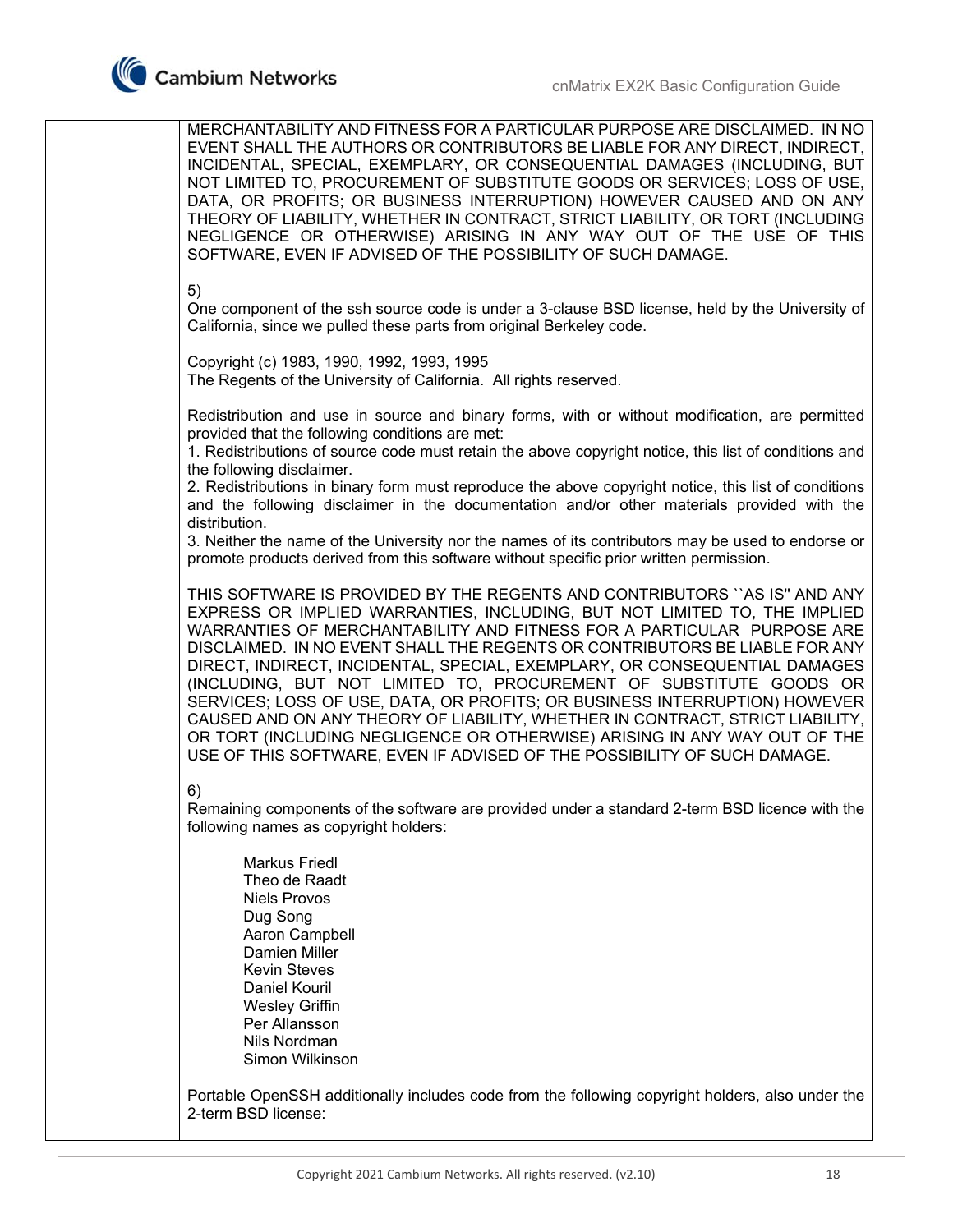

 Ben Lindstrom Tim Rice Andre Lucas Chris Adams Corinna Vinschen Cray Inc. Denis Parker Gert Doering Jakob Schlyter Jason Downs Juha Yrjölä Michael Stone Networks Associates Technology, Inc. Solar Designer Todd C. Miller Wayne Schroeder William Jones Darren Tucker Sun Microsystems The SCO Group Daniel Walsh

Redistribution and use in source and binary forms, with or without modification, are permitted provided that the following conditions are met:

1. Redistributions of source code must retain the above copyright notice, this list of conditions and the following disclaimer.

2. Redistributions in binary form must reproduce the above copyright notice, this list of conditions and the following disclaimer in the documentation and/or other materials provided with the distribution.

THIS SOFTWARE IS PROVIDED BY THE AUTHOR ``AS IS'' AND ANY EXPRESS OR IMPLIED WARRANTIES, INCLUDING, BUT NOT LIMITED TO, THE IMPLIED WARRANTIES OF MERCHANTABILITY AND FITNESS FOR A PARTICULAR PURPOSE ARE DISCLAIMED. IN NO EVENT SHALL THE AUTHOR BE LIABLE FOR ANY DIRECT, INDIRECT, INCIDENTAL, SPECIAL, EXEMPLARY, OR CONSEQUENTIAL DAMAGES (INCLUDING, BUT NOT LIMITED TO, PROCUREMENT OF SUBSTITUTE GOODS OR SERVICES; LOSS OF USE, DATA, OR PROFITS; OR BUSINESS INTERRUPTION) HOWEVER CAUSED AND ON ANY THEORY OF LIABILITY, WHETHER IN CONTRACT, STRICT LIABILITY, OR TORT (INCLUDING NEGLIGENCE OR OTHERWISE) ARISING IN ANY WAY OUT OF THE USE OF THIS SOFTWARE, EVEN IF ADVISED OF THE POSSIBILITY OF SUCH DAMAGE.

8) Portable OpenSSH contains the following additional licenses:

a) md5crypt.c, md5crypt.h

"THE BEER-WARE LICENSE" (Revision 42):

<phk@login.dknet.dk> wrote this file. As long as you retain this notice you can do whatever you want with this stuff. If we meet some day, and you think this stuff is worth it, you can buy me a beer in return. Poul-Henning Kamp

b) snprintf replacement

Copyright Patrick Powell 1995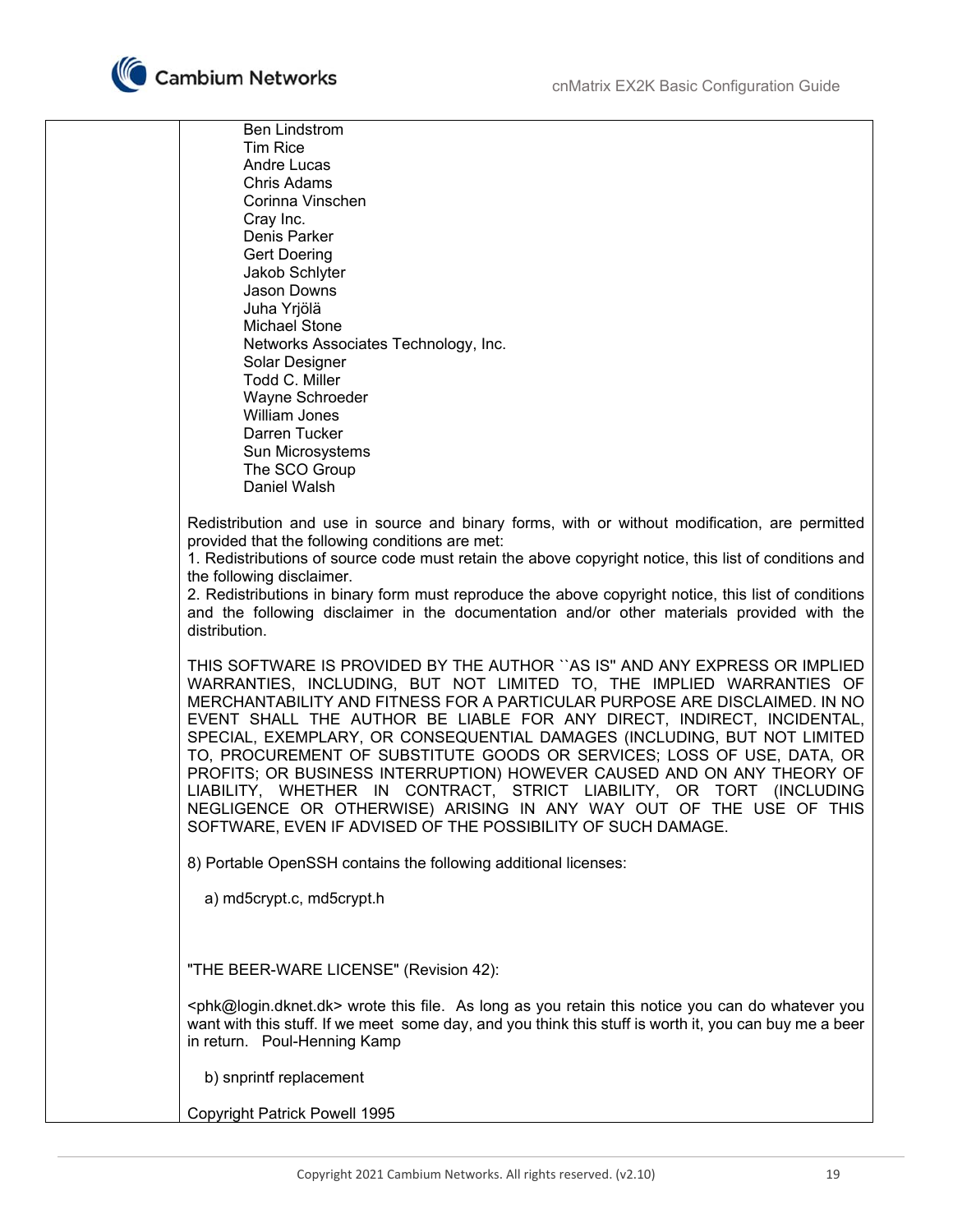

This code is based on code written by Patrick Powell (papowell@astart.com) It may be used for any purpose as long as this notice remains intact on all source code distributions

c) Compatibility code (openbsd-compat)

Apart from the previously mentioned licenses, various pieces of code in the openbsd-compat/ subdirectory are licensed as follows:

Some code is licensed under a 3-term BSD license, to the following copyright holders:

 Todd C. Miller Theo de Raadt Damien Miller Eric P. Allman The Regents of the University of California Constantin S. Svintsoff

Redistribution and use in source and binary forms, with or without modification, are permitted provided that the following conditions are met:

1. Redistributions of source code must retain the above copyright notice, this list of conditions and the following disclaimer.

2. Redistributions in binary form must reproduce the above copyright notice, this list of conditions and the following disclaimer in the documentation and/or other materials provided with the distribution.

3. Neither the name of the University nor the names of its contributors may be used to endorse or promote products derived from this software without specific prior written permission.

THIS SOFTWARE IS PROVIDED BY THE REGENTS AND CONTRIBUTORS ``AS IS'' AND ANY EXPRESS OR IMPLIED WARRANTIES, INCLUDING, BUT NOT LIMITED TO, THE IMPLIED WARRANTIES OF MERCHANTABILITY AND FITNESS FOR A PARTICULAR PURPOSE ARE DISCLAIMED. IN NO EVENT SHALL THE REGENTS OR CONTRIBUTORS BE LIABLE FOR ANY DIRECT, INDIRECT, INCIDENTAL, SPECIAL, EXEMPLARY, OR CONSEQUENTIAL DAMAGES (INCLUDING, BUT NOT LIMITED TO, PROCUREMENT OF SUBSTITUTE GOODS OR SERVICES; LOSS OF USE, DATA, OR PROFITS; OR BUSINESS INTERRUPTION) HOWEVER CAUSED AND ON ANY THEORY OF LIABILITY, WHETHER IN CONTRACT, STRICT LIABILITY, OR TORT (INCLUDING NEGLIGENCE OR OTHERWISE) ARISING IN ANY WAY OUT OF THE USE OF THIS SOFTWARE, EVEN IF ADVISED OF THE POSSIBILITY OF SUCH DAMAGE.

Some code is licensed under an ISC-style license, to the following copyright holders:

 Internet Software Consortium. Todd C. Miller Reyk Floeter Chad Mynhier

Permission to use, copy, modify, and distribute this software for any purpose with or without fee is hereby granted, provided that the above copyright notice and this permission notice appear in all copies.

THE SOFTWARE IS PROVIDED "AS IS" AND TODD C. MILLER DISCLAIMS ALL WARRANTIES WITH REGARD TO THIS SOFTWARE INCLUDING ALL IMPLIED WARRANTIES OF MERCHANTABILITY AND FITNESS. IN NO EVENT SHALL TODD C. MILLER BE LIABLE FOR ANY SPECIAL, DIRECT, INDIRECT, OR CONSEQUENTIAL DAMAGES OR ANY DAMAGES WHATSOEVER RESULTING FROM LOSS OF USE, DATA OR PROFITS, WHETHER IN AN ACTION OF CONTRACT, NEGLIGENCE OR OTHER TORTIOUS ACTION, ARISING OUT OF OR IN CONNECTION WITH THE USE OR PERFORMANCE OF THIS SOFTWARE.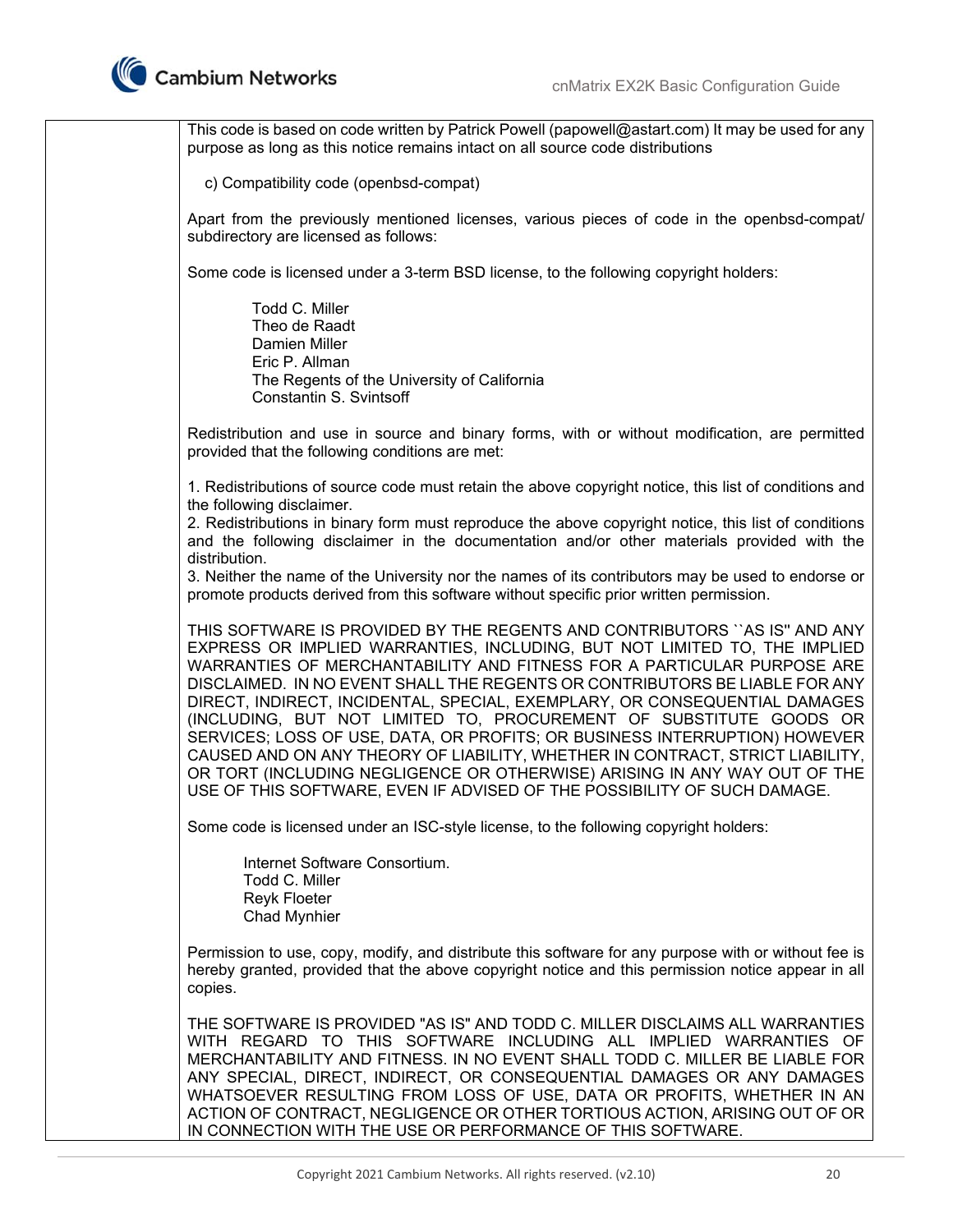

Some code is licensed under a MIT-style license to the following copyright holders: Free Software Foundation, Inc. Permission is hereby granted, free of charge, to any person obtaining a copy of this software and associated documentation files (the "Software"), to deal in the Software without restriction, including without limitation the rights to use, copy, modify, merge, publish, distribute, distribute with modifications, sublicense, and/or sell copies of the Software, and to permit persons to whom the Software is furnished to do so, subject to the following conditions: The above copyright notice and this permission notice shall be included in all copies or substantial portions of the Software. THE SOFTWARE IS PROVIDED "AS IS", WITHOUT WARRANTY OF ANY KIND, EXPRESS OR IMPLIED, INCLUDING BUT NOT LIMITED TO THE WARRANTIES OF MERCHANTABILITY, FITNESS FOR A PARTICULAR PURPOSE AND NONINFRINGEMENT. IN NO EVENT SHALL THE ABOVE COPYRIGHT HOLDERS BE LIABLE FOR ANY CLAIM, DAMAGES OR OTHER LIABILITY, WHETHER IN AN ACTION OF CONTRACT, TORT OR OTHERWISE, ARISING FROM, OUT OF OR IN CONNECTION WITH THE SOFTWARE OR THE USE OR OTHER DEALINGS IN THE SOFTWARE. Except as contained in this notice, the name(s) of the above copyright holders shall not be used in advertising or otherwise to promote the sale, use or other dealings in this Software without prior written authorization. **Appendix A**  GNU Lesser General Public Library version 2.1 GNU LESSER GENERAL PUBLIC LICENSE Version 2.1, February 1999 Copyright (C) 1991, 1999 Free Software Foundation, Inc. 51 Franklin Street, Fifth Floor, Boston, MA 02110-1301 USA Everyone is permitted to copy and distribute verbatim copies of this license document, but changing it is not allowed. [This is the first released version of the Lesser GPL. It also counts as the successor of the GNU Library Public License, version 2, hence the version number 2.1.] Preamble The licenses for most software are designed to take away your freedom to share and change it. By contrast, the GNU General Public Licenses are intended to guarantee your freedom to share and change free software--to make sure the software is free for all its users. This license, the Lesser General Public License, applies to some specially designated software packages--typically libraries--of the Free Software Foundation and other authors who decide to use it. You can use it too, but we suggest you first think carefully about whether this license or the ordinary General Public License is the better strategy to use in any particular case, based on the explanations below. When we speak of free software, we are referring to freedom of use, not price. Our General Public Licenses are designed to make sure that you have the freedom to distribute copies of free software (and charge for this service if you wish); that you receive source code or can get it if you want it; that you can change the software and use pieces of it in new free programs; and that you are informed that you can do these things. To protect your rights, we need to make restrictions that forbid distributors to deny you these rights or to ask you to

surrender these rights. These restrictions translate to certain responsibilities for you if you distribute copies of the library or if you modify it.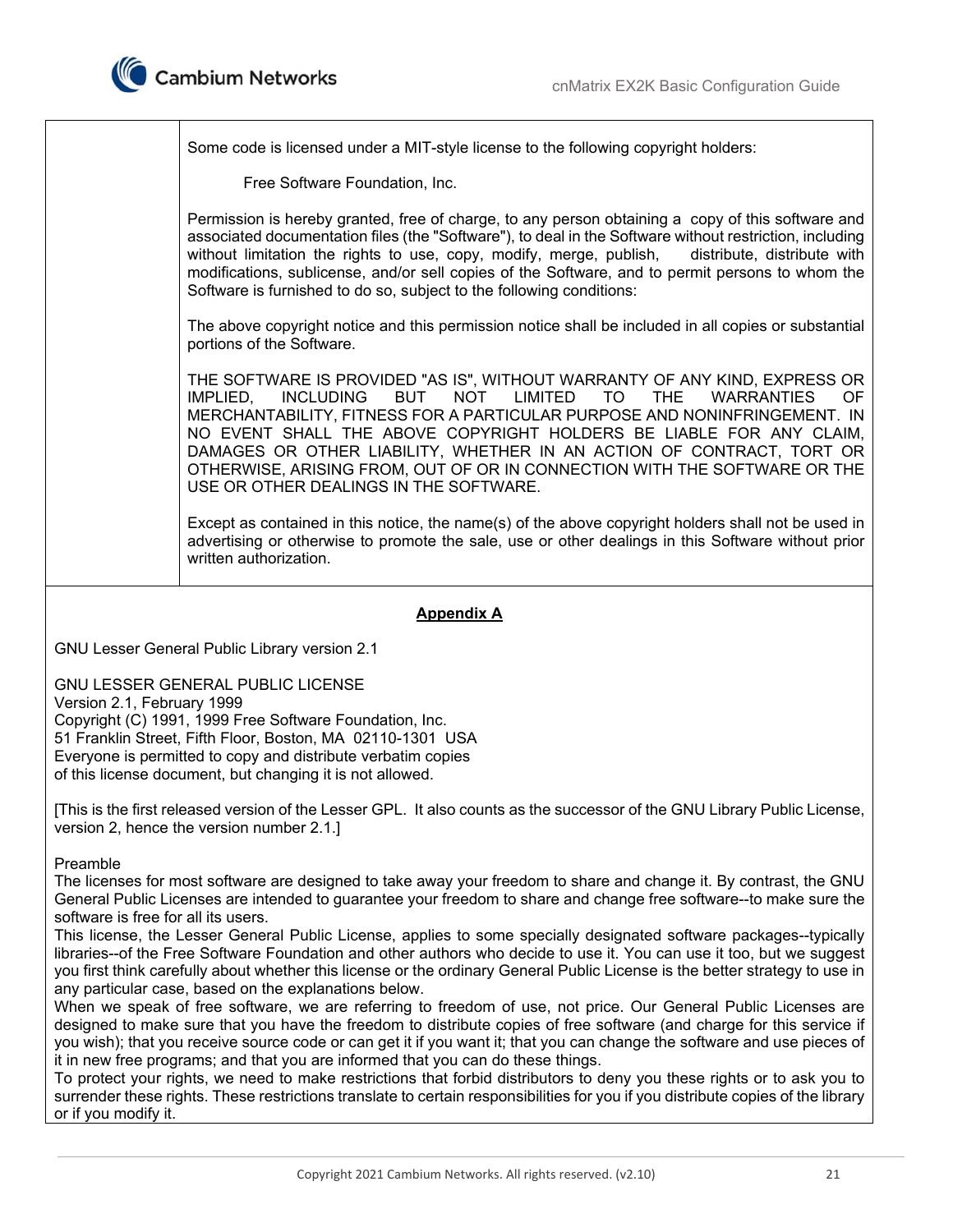

For example, if you distribute copies of the library, whether gratis or for a fee, you must give the recipients all the rights that we gave you. You must make sure that they, too, receive or can get the source code. If you link other code with the library, you must provide complete object files to the recipients, so that they can relink them with the library after making changes to the library and recompiling it. And you must show them these terms so they know their rights.

We protect your rights with a two-step method: (1) we copyright the library, and (2) we offer you this license, which gives you legal permission to copy, distribute and/or modify the library.

To protect each distributor, we want to make it very clear that there is no warranty for the free library. Also, if the library is modified by someone else and passed on, the recipients should know that what they have is not the original version, so that the original author's reputation will not be affected by problems that might be introduced by others.

Finally, software patents pose a constant threat to the existence of any free program. We wish to make sure that a company cannot effectively restrict the users of a free program by obtaining a restrictive license from a patent holder. Therefore, we insist that any patent license obtained for a version of the library must be consistent with the full freedom of use specified in this license.

Most GNU software, including some libraries, is covered by the ordinary GNU General Public License. This license, the GNU Lesser General Public License, applies to certain designated libraries, and is quite different from the ordinary General Public License. We use this license for certain libraries in order to permit linking those libraries into non-free programs.

When a program is linked with a library, whether statically or using a shared library, the combination of the two is legally speaking a combined work, a derivative of the original library. The ordinary General Public License therefore permits such linking only if the entire combination fits its criteria of freedom. The Lesser General Public License permits more lax criteria for linking other code with the library.

We call this license the "Lesser" General Public License because it does Less to protect the user's freedom than the ordinary General Public License. It also provides other free software developers Less of an advantage over competing non-free programs. These disadvantages are the reason we use the ordinary General Public License for many libraries. However, the Lesser license provides advantages in certain special circumstances.

For example, on rare occasions, there may be a special need to encourage the widest possible use of a certain library, so that it becomes a de-facto standard. To achieve this, non-free programs must be allowed to use the library. A more frequent case is that a free library does the same job as widely used non-free libraries. In this case, there is little to gain by limiting the free library to free software only, so we use the Lesser General Public License.

In other cases, permission to use a particular library in non-free programs enables a greater number of people to use a large body of free software. For example, permission to use the GNU C Library in non-free programs enables many more people to use the whole GNU operating system, as well as its variant, the GNU/Linux operating system.

Although the Lesser General Public License is Less protective of the users' freedom, it does ensure that the user of a program that is linked with the Library has the freedom and the wherewithal to run that program using a modified version of the Library.

The precise terms and conditions for copying, distribution and modification follow. Pay close attention to the difference between a "work based on the library" and a "work that uses the library". The former contains code derived from the library, whereas the latter must be combined with the library in order to run.

TERMS AND CONDITIONS FOR COPYING, DISTRIBUTION AND MODIFICATION

0. This License Agreement applies to any software library or other program which contains a notice placed by the copyright holder or other authorized party saying it may be distributed under the terms of this Lesser General Public License (also called "this License"). Each licensee is addressed as "you".

A "library" means a collection of software functions and/or data prepared so as to be conveniently linked with application programs (which use some of those functions and data) to form executables.

The "Library", below, refers to any such software library or work which has been distributed under these terms. A "work based on the Library" means either the Library or any derivative work under copyright law: that is to say, a work containing the Library or a portion of it, either verbatim or with modifications and/or translated straightforwardly into another language. (Hereinafter, translation is included without limitation in the term "modification".)

"Source code" for a work means the preferred form of the work for making modifications to it. For a library, complete source code means all the source code for all modules it contains, plus any associated interface definition files, plus the scripts used to control compilation and installation of the library.

Activities other than copying, distribution and modification are not covered by this License; they are outside its scope. The act of running a program using the Library is not restricted, and output from such a program is covered only if its contents constitute a work based on the Library (independent of the use of the Library in a tool for writing it). Whether that is true depends on what the Library does and what the program that uses the Library does.

1. You may copy and distribute verbatim copies of the Library's complete source code as you receive it, in any medium, provided that you conspicuously and appropriately publish on each copy an appropriate copyright notice and disclaimer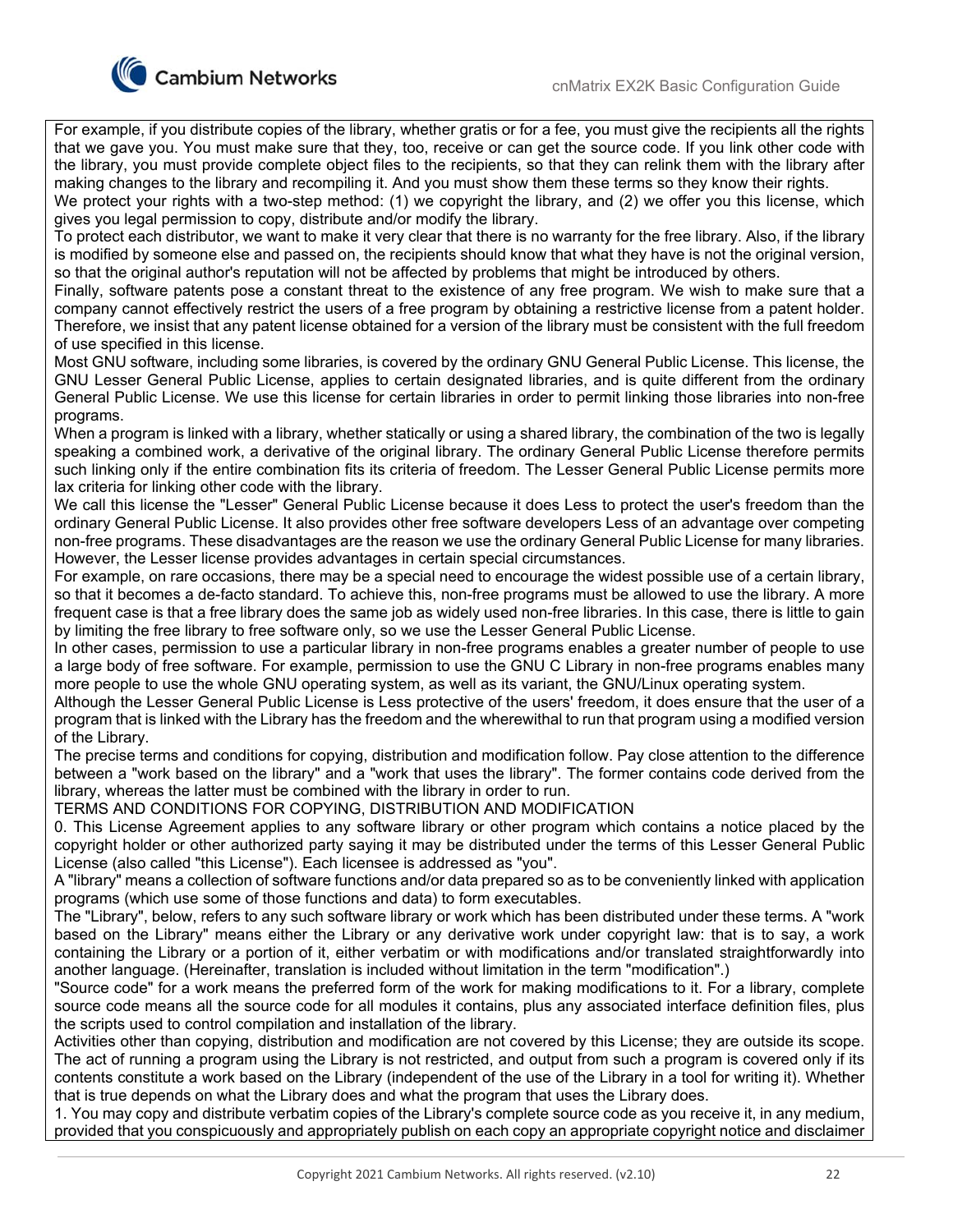

of warranty; keep intact all the notices that refer to this License and to the absence of any warranty; and distribute a copy of this License along with the Library.

You may charge a fee for the physical act of transferring a copy, and you may at your option offer warranty protection in exchange for a fee.

2. You may modify your copy or copies of the Library or any portion of it, thus forming a work based on the Library, and copy and distribute such modifications or work under the terms of Section 1 above, provided that you also meet all of these conditions:

a) The modified work must itself be a software library.

• b) You must cause the files modified to carry prominent notices stating that you changed the files and the date of any change.

• c) You must cause the whole of the work to be licensed at no charge to all third parties under the terms of this License.

• d) If a facility in the modified Library refers to a function or a table of data to be supplied by an application program that uses the facility, other than as an argument passed when the facility is invoked, then you must make a good faith effort to ensure that, in the event an application does not supply such function or table, the facility still operates, and performs whatever part of its purpose remains meaningful.

(For example, a function in a library to compute square roots has a purpose that is entirely well-defined independent of the application. Therefore, Subsection 2d requires that any application-supplied function or table used by this function must be optional: if the application does not supply it, the square root function must still compute square roots.)

These requirements apply to the modified work as a whole. If identifiable sections of that work are not derived from the Library, and can be reasonably considered independent and separate works in themselves, then this License, and its terms, do not apply to those sections when you distribute them as separate works. But when you distribute the same sections as part of a whole which is a work based on the Library, the distribution of the whole must be on the terms of this License, whose permissions for other licensees extend to the entire whole, and thus to each and every part regardless of who wrote it.

Thus, it is not the intent of this section to claim rights or contest your rights to work written entirely by you; rather, the intent is to exercise the right to control the distribution of derivative or collective works based on the Library.

In addition, mere aggregation of another work not based on the Library with the Library (or with a work based on the Library) on a volume of a storage or distribution medium does not bring the other work under the scope of this License. 3. You may opt to apply the terms of the ordinary GNU General Public License instead of this License to a given copy of the Library. To do this, you must alter all the notices that refer to this License, so that they refer to the ordinary GNU General Public License, version 2, instead of to this License. (If a newer version than version 2 of the ordinary GNU General Public License has appeared, then you can specify that version instead if you wish.) Do not make any other change in these notices.

Once this change is made in a given copy, it is irreversible for that copy, so the ordinary GNU General Public License applies to all subsequent copies and derivative works made from that copy.

This option is useful when you wish to copy part of the code of the Library into a program that is not a library.

4. You may copy and distribute the Library (or a portion or derivative of it, under Section 2) in object code or executable form under the terms of Sections 1 and 2 above provided that you accompany it with the complete corresponding machine-readable source code, which must be distributed under the terms of Sections 1 and 2 above on a medium customarily used for software interchange.

If distribution of object code is made by offering access to copy from a designated place, then offering equivalent access to copy the source code from the same place satisfies the requirement to distribute the source code, even though third parties are not compelled to copy the source along with the object code.

5. A program that contains no derivative of any portion of the Library, but is designed to work with the Library by being compiled or linked with it, is called a "work that uses the Library". Such a work, in isolation, is not a derivative work of the Library, and therefore falls outside the scope of this License.

However, linking a "work that uses the Library" with the Library creates an executable that is a derivative of the Library (because it contains portions of the Library), rather than a "work that uses the library". The executable is therefore covered by this License. Section 6 states terms for distribution of such executables.

When a "work that uses the Library" uses material from a header file that is part of the Library, the object code for the work may be a derivative work of the Library even though the source code is not. Whether this is true is especially significant if the work can be linked without the Library, or if the work is itself a library. The threshold for this to be true is not precisely defined by law.

If such an object file uses only numerical parameters, data structure layouts and accessors, and small macros and small inline functions (ten lines or less in length), then the use of the object file is unrestricted, regardless of whether it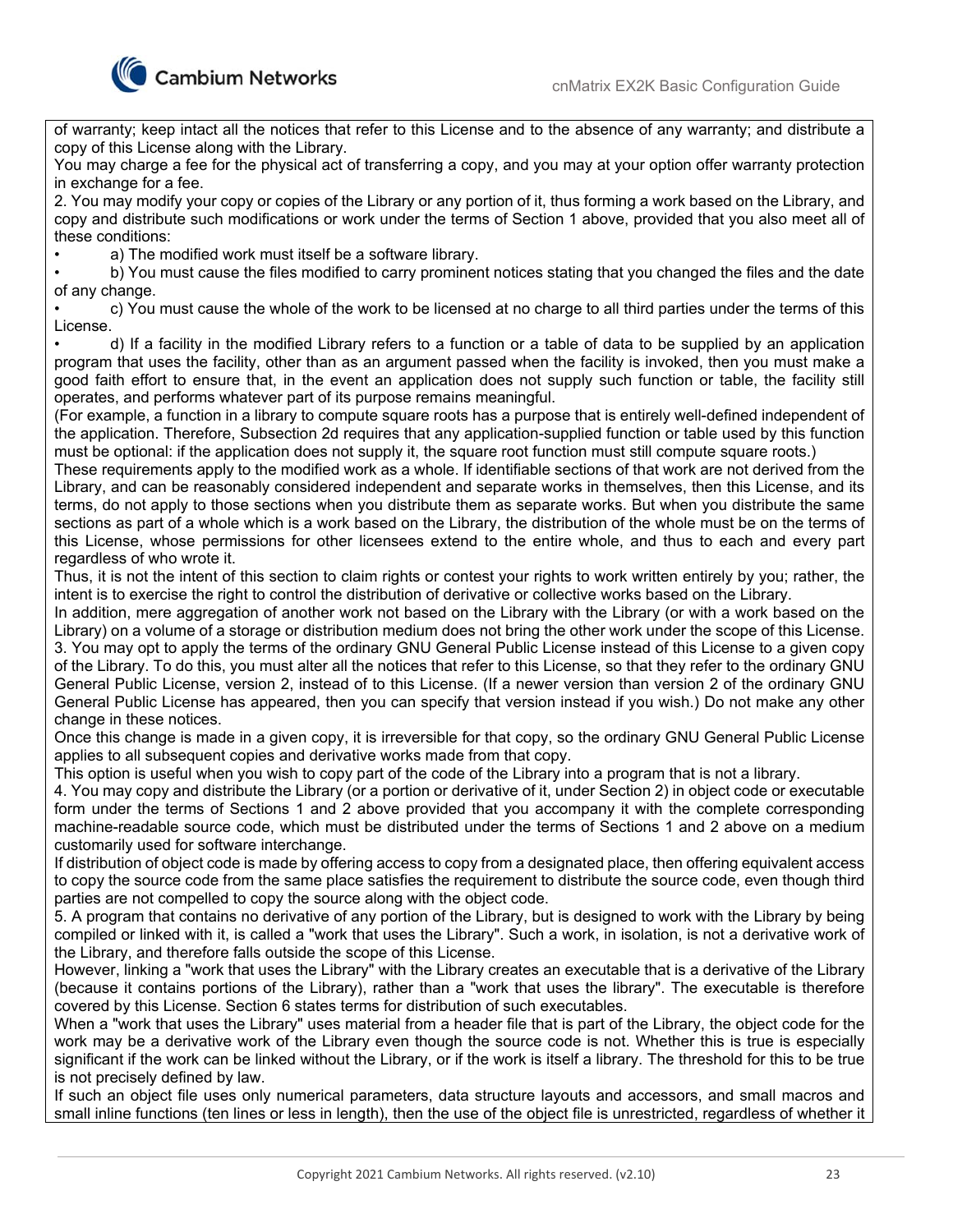

is legally a derivative work. (Executables containing this object code plus portions of the Library will still fall under Section 6.)

Otherwise, if the work is a derivative of the Library, you may distribute the object code for the work under the terms of Section 6. Any executables containing that work also fall under Section 6, whether or not they are linked directly with the Library itself.

6. As an exception to the Sections above, you may also combine or link a "work that uses the Library" with the Library to produce a work containing portions of the Library, and distribute that work under terms of your choice, provided that the terms permit modification of the work for the customer's own use and reverse engineering for debugging such modifications.

You must give prominent notice with each copy of the work that the Library is used in it and that the Library and its use are covered by this License. You must supply a copy of this License. If the work during execution displays copyright notices, you must include the copyright notice for the Library among them, as well as a reference directing the user to the copy of this License. Also, you must do one of these things:

a) Accompany the work with the complete corresponding machine-readable source code for the Library including whatever changes were used in the work (which must be distributed under Sections 1 and 2 above); and, if the work is an executable linked with the Library, with the complete machine-readable "work that uses the Library", as object code and/or source code, so that the user can modify the Library and then relink to produce a modified executable containing the modified Library. (It is understood that the user who changes the contents of definitions files in the Library will not necessarily be able to recompile the application to use the modified definitions.)

• b) Use a suitable shared library mechanism for linking with the Library. A suitable mechanism is one that (1) uses at run time a copy of the library already present on the user's computer system, rather than copying library functions into the executable, and (2) will operate properly with a modified version of the library, if the user installs one, as long as the modified version is interface-compatible with the version that the work was made with.

• c) Accompany the work with a written offer, valid for at least three years, to give the same user the materials specified in Subsection 6a, above, for a charge no more than the cost of performing this distribution.

• d) If distribution of the work is made by offering access to copy from a designated place, offer equivalent access to copy the above specified materials from the same place.

• e) Verify that the user has already received a copy of these materials or that you have already sent this user a copy.

For an executable, the required form of the "work that uses the Library" must include any data and utility programs needed for reproducing the executable from it. However, as a special exception, the materials to be distributed need not include anything that is normally distributed (in either source or binary form) with the major components (compiler, kernel, and so on) of the operating system on which the executable runs, unless that component itself accompanies the executable.

It may happen that this requirement contradicts the license restrictions of other proprietary libraries that do not normally accompany the operating system. Such a contradiction means you cannot use both them and the Library together in an executable that you distribute.

7. You may place library facilities that are a work based on the Library side-by-side in a single library together with other library facilities not covered by this License, and distribute such a combined library, provided that the separate distribution of the work based on the Library and of the other library facilities is otherwise permitted, and provided that you do these two things:

• a) Accompany the combined library with a copy of the same work based on the Library, uncombined with any other library facilities. This must be distributed under the terms of the Sections above.

• b) Give prominent notice with the combined library of the fact that part of it is a work based on the Library, and explaining where to find the accompanying uncombined form of the same work.

8. You may not copy, modify, sublicense, link with, or distribute the Library except as expressly provided under this License. Any attempt otherwise to copy, modify, sublicense, link with, or distribute the Library is void, and will automatically terminate your rights under this License. However, parties who have received copies, or rights, from you under this License will not have their licenses terminated so long as such parties remain in full compliance.

9. You are not required to accept this License, since you have not signed it. However, nothing else grants you permission to modify or distribute the Library or its derivative works. These actions are prohibited by law if you do not accept this License. Therefore, by modifying or distributing the Library (or any work based on the Library), you indicate your acceptance of this License to do so, and all its terms and conditions for copying, distributing or modifying the Library or works based on it.

10. Each time you redistribute the Library (or any work based on the Library), the recipient automatically receives a license from the original licensor to copy, distribute, link with or modify the Library subject to these terms and conditions.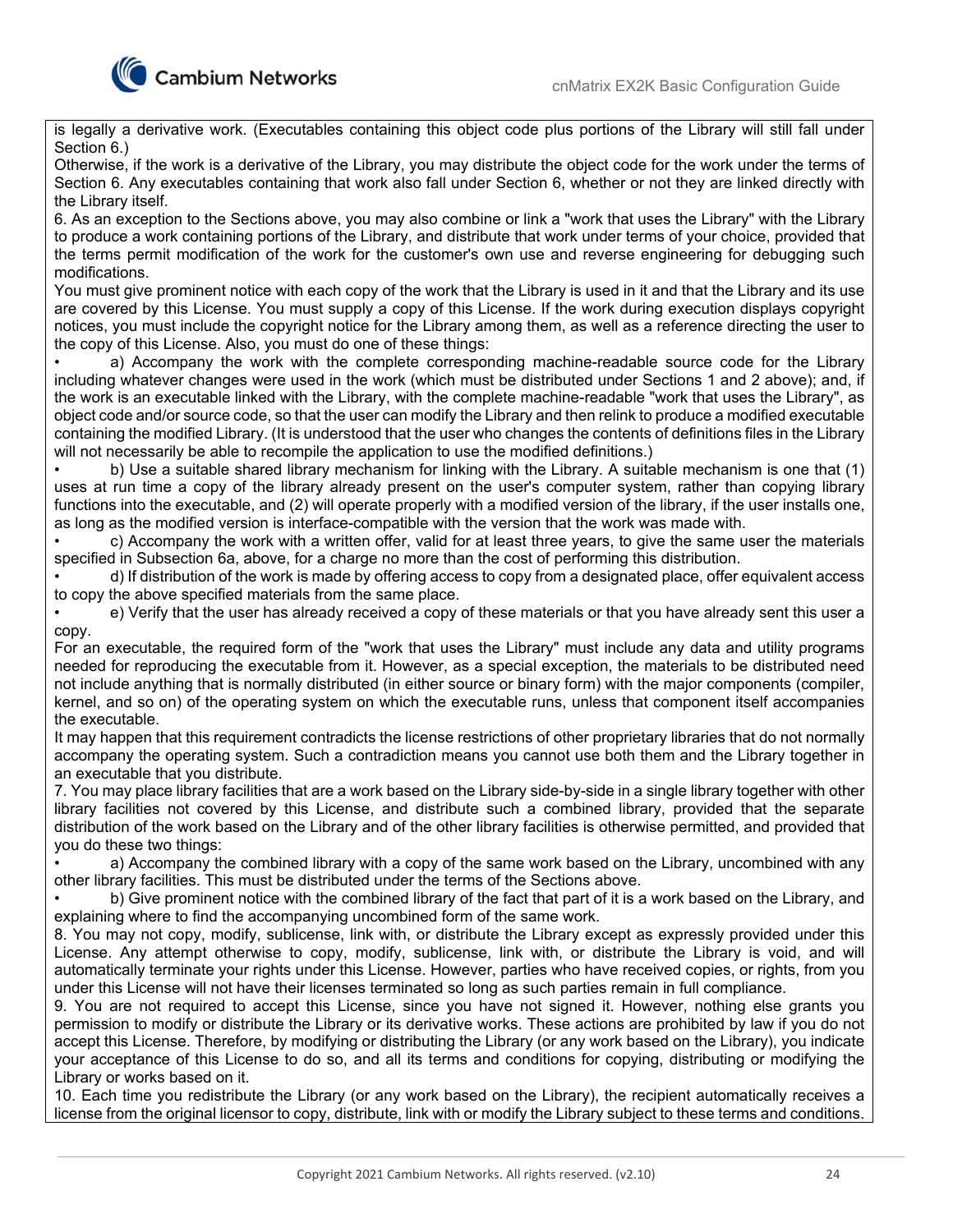

You may not impose any further restrictions on the recipients' exercise of the rights granted herein. You are not responsible for enforcing compliance by third parties with this License.

11. If, as a consequence of a court judgment or allegation of patent infringement or for any other reason (not limited to patent issues), conditions are imposed on you (whether by court order, agreement or otherwise) that contradict the conditions of this License, they do not excuse you from the conditions of this License. If you cannot distribute so as to satisfy simultaneously your obligations under this License and any other pertinent obligations, then as a consequence you may not distribute the Library at all. For example, if a patent license would not permit royalty-free redistribution of the Library by all those who receive copies directly or indirectly through you, then the only way you could satisfy both it and this License would be to refrain entirely from distribution of the Library.

If any portion of this section is held invalid or unenforceable under any particular circumstance, the balance of the section is intended to apply, and the section as a whole is intended to apply in other circumstances.

It is not the purpose of this section to induce you to infringe any patents or other property right claims or to contest validity of any such claims; this section has the sole purpose of protecting the integrity of the free software distribution system which is implemented by public license practices. Many people have made generous contributions to the wide range of software distributed through that system in reliance on consistent application of that system; it is up to the author/donor to decide if he or she is willing to distribute software through any other system and a licensee cannot impose that choice.

This section is intended to make thoroughly clear what is believed to be a consequence of the rest of this License.

12. If the distribution and/or use of the Library is restricted in certain countries either by patents or by copyrighted interfaces, the original copyright holder who places the Library under this License may add an explicit geographical distribution limitation excluding those countries, so that distribution is permitted only in or among countries not thus excluded. In such case, this License incorporates the limitation as if written in the body of this License.

13. The Free Software Foundation may publish revised and/or new versions of the Lesser General Public License from time to time. Such new versions will be similar in spirit to the present version, but may differ in detail to address new problems or concerns.

Each version is given a distinguishing version number. If the Library specifies a version number of this License which applies to it and "any later version", you have the option of following the terms and conditions either of that version or of any later version published by the Free Software Foundation. If the Library does not specify a license version number, you may choose any version ever published by the Free Software Foundation.

14. If you wish to incorporate parts of the Library into other free programs whose distribution conditions are incompatible with these, write to the author to ask for permission. For software which is copyrighted by the Free Software Foundation, write to the Free Software Foundation; we sometimes make exceptions for this. Our decision will be guided by the two goals of preserving the free status of all derivatives of our free software and of promoting the sharing and reuse of software generally.

NO WARRANTY

15. BECAUSE THE LIBRARY IS LICENSED FREE OF CHARGE, THERE IS NO WARRANTY FOR THE LIBRARY, TO THE EXTENT PERMITTED BY APPLICABLE LAW. EXCEPT WHEN OTHERWISE STATED IN WRITING THE COPYRIGHT HOLDERS AND/OR OTHER PARTIES PROVIDE THE LIBRARY "AS IS" WITHOUT WARRANTY OF ANY KIND, EITHER EXPRESSED OR IMPLIED, INCLUDING, BUT NOT LIMITED TO, THE IMPLIED WARRANTIES OF MERCHANTABILITY AND FITNESS FOR A PARTICULAR PURPOSE. THE ENTIRE RISK AS TO THE QUALITY AND PERFORMANCE OF THE LIBRARY IS WITH YOU. SHOULD THE LIBRARY PROVE DEFECTIVE, YOU ASSUME THE COST OF ALL NECESSARY SERVICING, REPAIR OR CORRECTION.

16. IN NO EVENT UNLESS REQUIRED BY APPLICABLE LAW OR AGREED TO IN WRITING WILL ANY COPYRIGHT HOLDER, OR ANY OTHER PARTY WHO MAY MODIFY AND/OR REDISTRIBUTE THE LIBRARY AS PERMITTED ABOVE, BE LIABLE TO YOU FOR DAMAGES, INCLUDING ANY GENERAL, SPECIAL, INCIDENTAL OR CONSEQUENTIAL DAMAGES ARISING OUT OF THE USE OR INABILITY TO USE THE LIBRARY (INCLUDING BUT NOT LIMITED TO LOSS OF DATA OR DATA BEING RENDERED INACCURATE OR LOSSES SUSTAINED BY YOU OR THIRD PARTIES OR A FAILURE OF THE LIBRARY TO OPERATE WITH ANY OTHER SOFTWARE), EVEN IF SUCH HOLDER OR OTHER PARTY HAS BEEN ADVISED OF THE POSSIBILITY OF SUCH DAMAGES. END OF TERMS AND CONDITIONS

How to Apply These Terms to Your New Libraries

If you develop a new library, and you want it to be of the greatest possible use to the public, we recommend making it free software that everyone can redistribute and change. You can do so by permitting redistribution under these terms (or, alternatively, under the terms of the ordinary General Public License).

To apply these terms, attach the following notices to the library. It is safest to attach them to the start of each source file to most effectively convey the exclusion of warranty; and each file should have at least the "copyright" line and a pointer to where the full notice is found.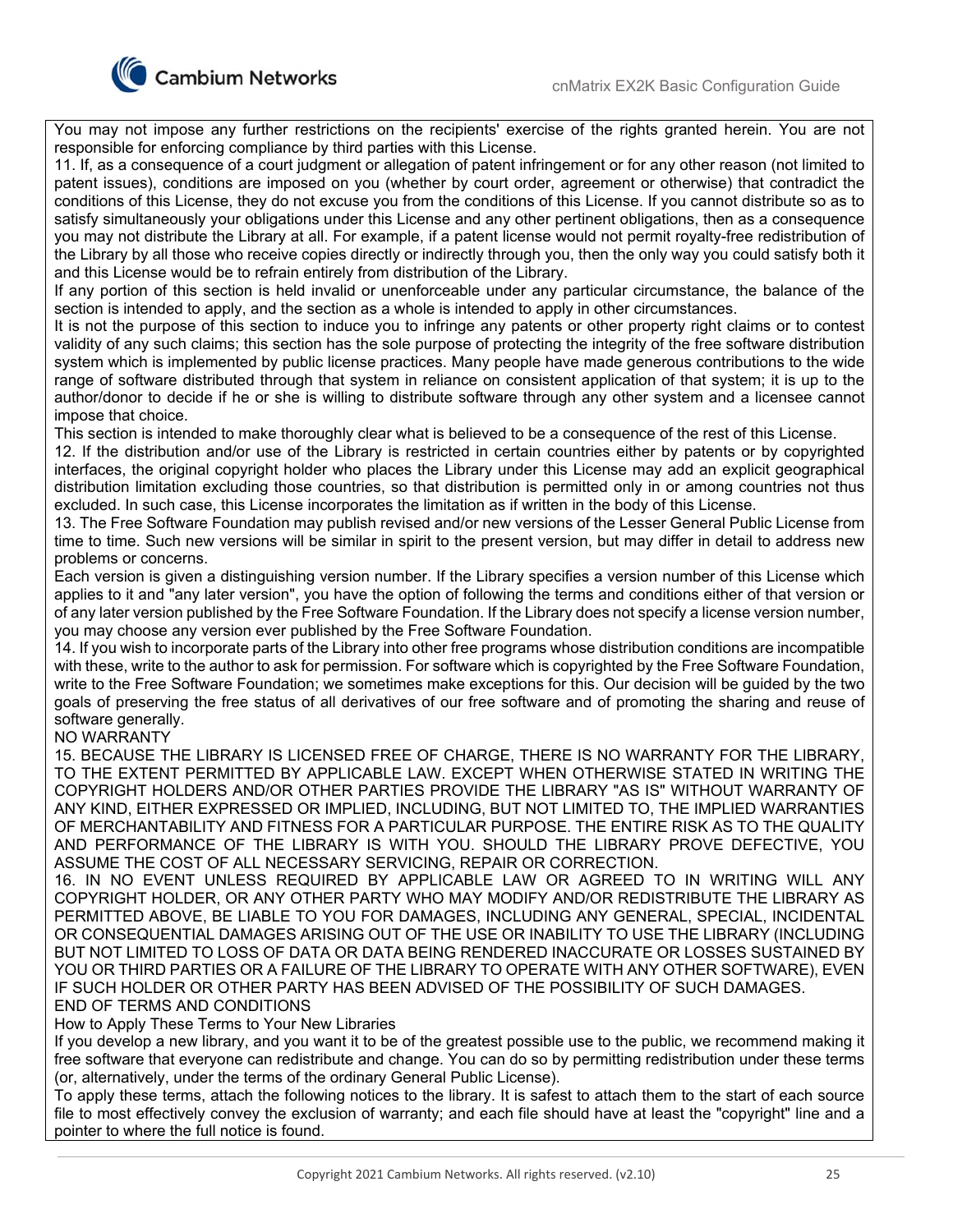

one line to give the library's name and an idea of what it does. Copyright (C) year name of author

This library is free software; you can redistribute it and/or modify it under the terms of the GNU Lesser General Public License as published by the Free Software Foundation; either version 2.1 of the License, or (at your option) any later version.

This library is distributed in the hope that it will be useful, but WITHOUT ANY WARRANTY; without even the implied warranty of MERCHANTABILITY or FITNESS FOR A PARTICULAR PURPOSE. See the GNU Lesser General Public License for more details.

You should have received a copy of the GNU Lesser General Public License along with this library; if not, write to the Free Software Foundation, Inc., 51 Franklin Street, Fifth Floor, Boston, MA 02110-1301 USA Also add information on how to contact you by electronic and paper mail.

You should also get your employer (if you work as a programmer) or your school, if any, to sign a "copyright disclaimer" for the library, if necessary. Here is a sample; alter the names:

Yoyodyne, Inc., hereby disclaims all copyright interest in the library `Frob' (a library for tweaking knobs) written by James Random Hacker.

signature of Ty Coon, 1 April 1990 Ty Coon, President of Vice That's all there is to it!

### Hardware Warranty

Cambium provides standard warranty as per Cambium's standard warranty policy for applicable warranty period for each product type. For details, regarding Cambium's warranty policy, warranty terms and conditions and applicable warranty periods, please click https://www.cambiumnetworks.com/support/standard-warranty/.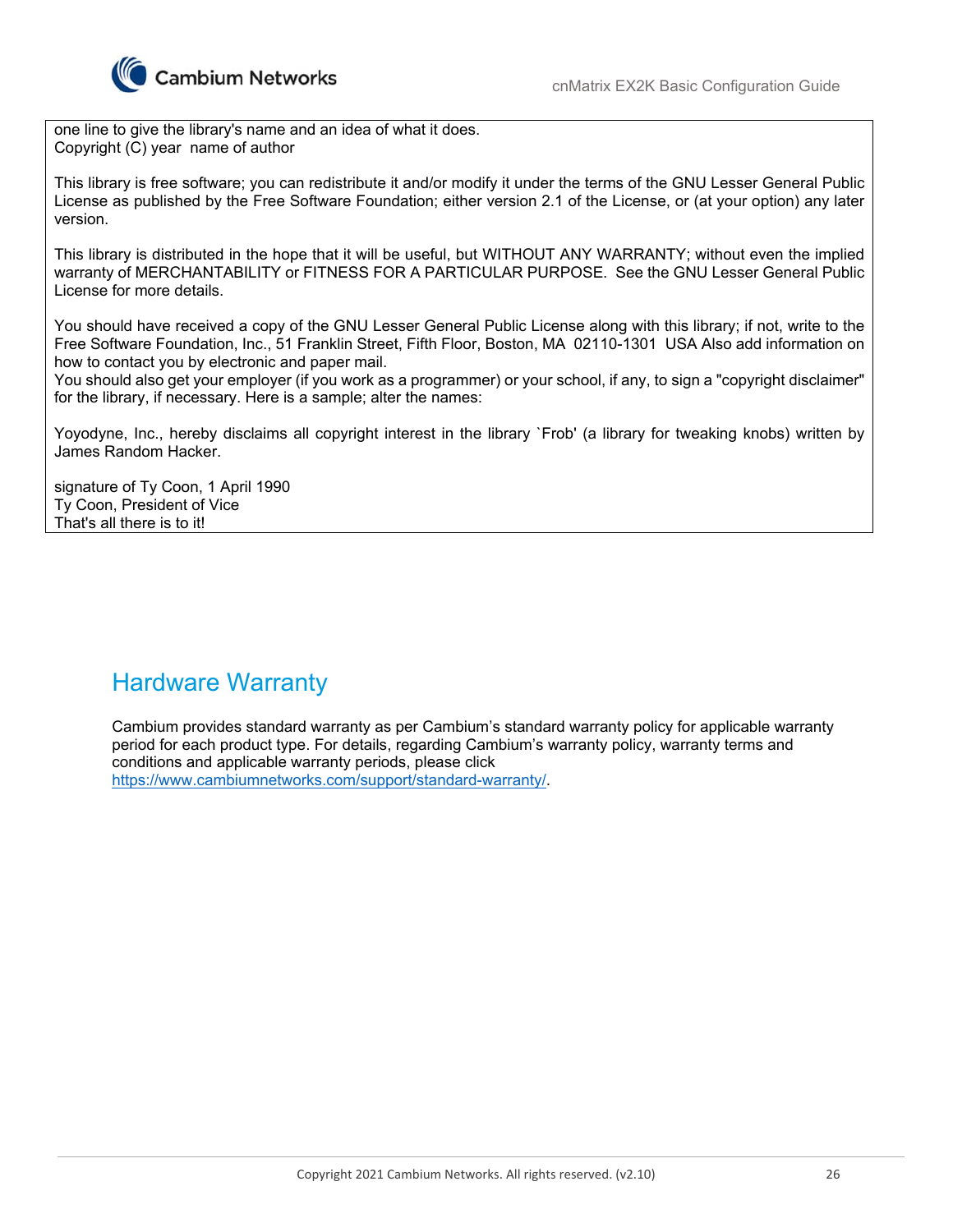

# Electrical Safety Information

This switch is designed with a power inlet with an integrated ground. A power cord from the switch shall be connected to a power outlet with ground connection.



To prevent loss of life or physical injury, observe the following safety guidelines. In no event shall Cambium Networks be liable for any injury or damage caused during the installation of the switch.

The equipment is designed for indoor installation and not intended to be connected to exposed (outside) networks.

Equipment intended for installation in Information Technology Equipment Rooms. "Suitable for installation in Information Technology Rooms in accordance with Article 645 of the National Electrical Code and NFPA 75."

To avoid a shock hazard:

- Do not connect or disconnect any cables or perform installation, maintenance, or reconfiguration of this product during an electrical storm.
- Connect power cord to a properly wired and grounded electrical outlet.
- Connect to properly wired outlets any equipment that will be attached to this product.
- When possible, use one hand only to connect or disconnect signal cables.
- Never turn on any equipment when there is evidence of fire, water, or structural damage.

*There are no serviceable parts inside this equipment. Service should be provided only by a qualified service technician.* 

Le switch est conçu avec une prise de courant possédant une connexion à la terre. Un cordon d'alimentation devra être connecté à la prise de courant possédant une connexion à la terre.

L'équipement est prévu pour des installations en intérieur et n'est pas prévu pour être installé à l'extérieur.

CAUTION: The SFP/SFP+ ports should use UL listed Optical Transceiver product, Rated Laser Class I. 3.3Vdc.

Si le transceiveur optique n'est pas livré avec l'appareil, le manuel d'utilisation doit comporter la description cidessous ou son équivalent :« Ce produit est destiné à être utilisé avec un transceiveur optique homologué UL,tension DC3.3V, classe laser I.

### FCC Compliance

This device complies with Part 15 of the FCC Rules. Operation is subject to the following two conditions:

1. This device may not cause harmful interference.

2. This device must accept any interference received, including interference that may cause undesired operation.